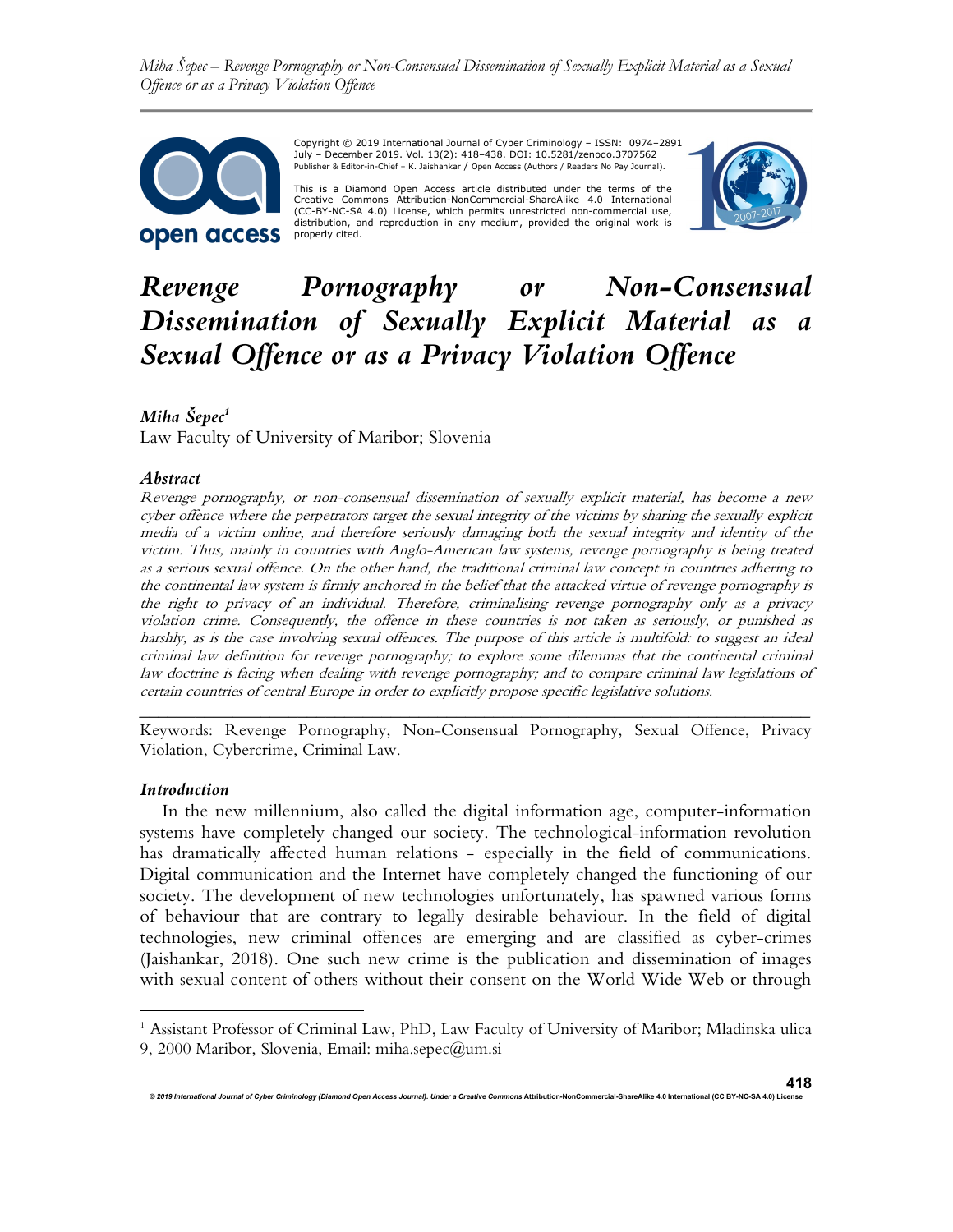

public digital channels and applications - often referred to as "revenge pornography" or "non-consensual pornography." As with child pornography, this crime can be classified as a content-related cyber-crime (Clough, 2015; Šepec, 2018).

Originally, this offence was most often carried out by disappointed, vengeful lovers who published videos with sexual content of their former partners on the World Wide Web, for which they did not have the consent of the actors in the recording - even if the recording itself was originally made with their consent. The goal of the perpetrator was often to harm and embarrass the victim, thereby directly negatively affecting both his or her constitutionally protected privacy interests and sexual integrity. Revenge pornography can be defined as "dissemination or posting sexually explicit media without the consent of the individual in the media, particularly where the intent is to shame, humiliate, and frighten the person or otherwise cause them harm" (Lonardo, Marthland & White, 2016). Revenge pornography is also a form of cyber-bullying, which involves the use of information and communication technology to enforce hostile behaviour by an individual or group that intends to harm others (Razza, 2015). Revenge pornography may include pictures, videos or other media, produced or obtained with or without the consent of the victim and may involve intimate sexual relationship or sexual performance that was meant for personal use of the creator and the one he or she shared the content with, and not for public dissemination.

However, as is often the case with new cyber-crime offences, which are often first recognized by the scholars of criminology, the scope of this phenomenon has far exceeded the expectations of the legislators, which have been very slow to react to this new offence (as is usually the case with traditional criminal law doctrine and social novelties). While there has been an escalation in the criminalisation of this conduct in the United Kingdom in 2015 and 2016, and even before that in the United States, as early as 2004 in New Jersey (Harika, 2014), many European countries in central Europe still do not have legislation in their Criminal Codes that criminalises revenge pornography or they continue to treat such conduct only as a traditional privacy violation offence. Currently there is a dearth of research about this topic in the countries adhering to the continental criminal law system.

The purpose of this article is therefore to present some dilemmas continental criminal law doctrine is facing when dealing with revenge pornography and to compare criminal law legislations of certain countries in central Europe to propose some specific legislative solutions.

# 1. DEFINITION OF REVENGE OR NON-CONSENSUAL DISSEMINATION OF PORNOGRAPHY AND CRIMINAL LAW DILEMMAS

#### 1.1. Terminology

There is a lively debate in the academic world revolving around the issue of whether the term "revenge pornography" is appropriate at all. The terms that seem synonymous are "involuntary" pornography (Burns, 2015); "non-consensual" pornography (Citron & Franks, 2014; Franks, 2015); "image-based sexual exploitation" (Powell, 2009, 2010); and, "image based sexual abuse" (McGlynn & Rackley, 2017; DeKeseredy & Dragiewicz, 2018).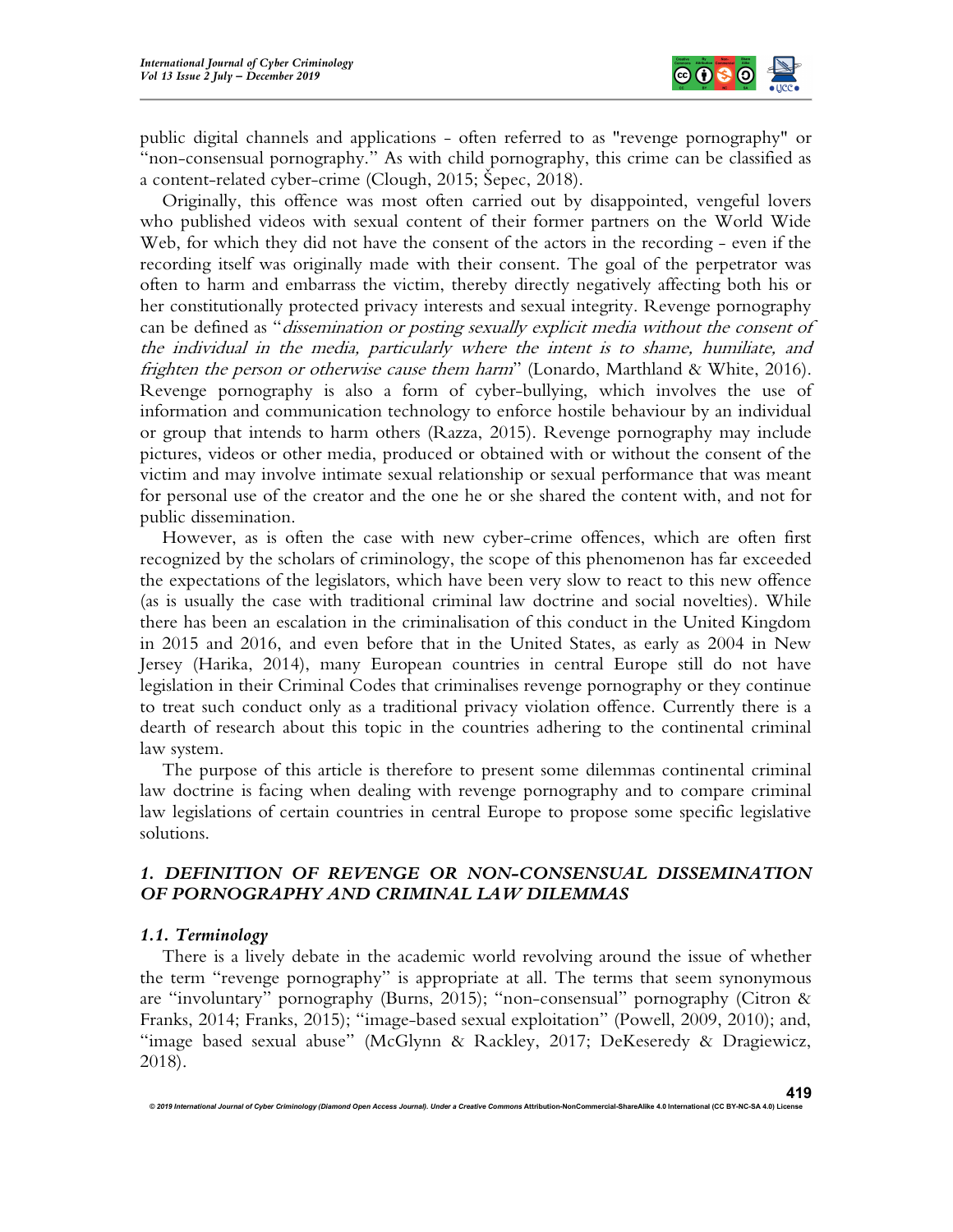All these terms refer to the non-consensual dissemination of sexually explicit or intimate images created with or without the consent of the person in the image; images created by the victim himself or herself (selfie); images that have been stolen from a hacked computer or other digital source of a victim; and, even for images that have been doctored by superimposing the face or identity of a victim onto an existing intimate or pornographic image (Henry & Powell, 2016).

Since not all perpetrators are motivated by revenge, and since not all content constitutes or serves the purpose of pornography (Franks, 2015; Flynn, Henry & Powell, 2016) the term revenge pornography seems too imprecise and rigid. Not all perpetrators have vengeful motives. They can disseminate sexual images for reasons such as coercion, blackmail, fun, sexual gratification, social status or monetary gain (Henry & Powell, 2016). Therefore, labelling this form of cyber harassment and abuse as "pornography" inaptly shifts attention away from the action of the perpetrators and onto both the content of the image itself and on the action of the victim (Rackley & McGlynn, 2014).

Different authors have presented alternatives to the term "revenge pornography" and the most adequate seem either "image-based sexual exploitation" by Powell (2009, 2010) or "image-based sexual abuse" by McGlynn & Rackley (2017). Both alternatives offer numerous advantages over the traditional terminology. In particular, they capture a variety of motivations during the non-consensual dissemination of images; the images themselves need not be pornographic but rather are used as a form of sexual exploitation; and, these alternative terms both serve to better capture a broader range of contexts where the image was originally produced (Henry & Powell, 2016).

However, the term "revenge pornography" does have one major advantage over proposed alternatives – its popular use in public and academic discourses (similar to the term "child pornography", which is plagued with inconsistencies, however it is still widely used in the law doctrine – also in the Convention on Cybercrime of the Council of Europe and in the European Union Directive 2011/92/EU of the European Parliament and of the Council of 13 December 2011 on combating the sexual abuse and sexual exploitation of children and child pornography). It is the author's opinion that the definition of the term itself is far more important than the label attached to it.

#### 1.2. The criminal law definition

© 2019 International Journal of Cyber Criminology (Diamond Open Access Journal). Under a Creative Com

Henry & Powell (2016) define revenge pornography as "the non-consensual distribution of sexually explicit or intimate images of another person without their consent." Although a very sensible definition, it has two drawbacks. First is the over usage of consent in the definition – if the distribution is non-consensual there is no need to add "without their consent" at the end of the definition. The second, much more problematic drawback is the addition of the phrase "intimate images" in the definition. Intimate is defined as private, personal, and therefore intimate images refer to very personal or private images. One can think of many examples of situations in which private images can have absolutely nothing to do with sexual exploitation or sexual abuse, and only affect the personal integrity, good name and honour of an individual (e.g. picture of a private moment when a person is sitting on the toilet in the bathroom, however no intimate body parts are revealed). Another deficiency in this definition rests with the use of the term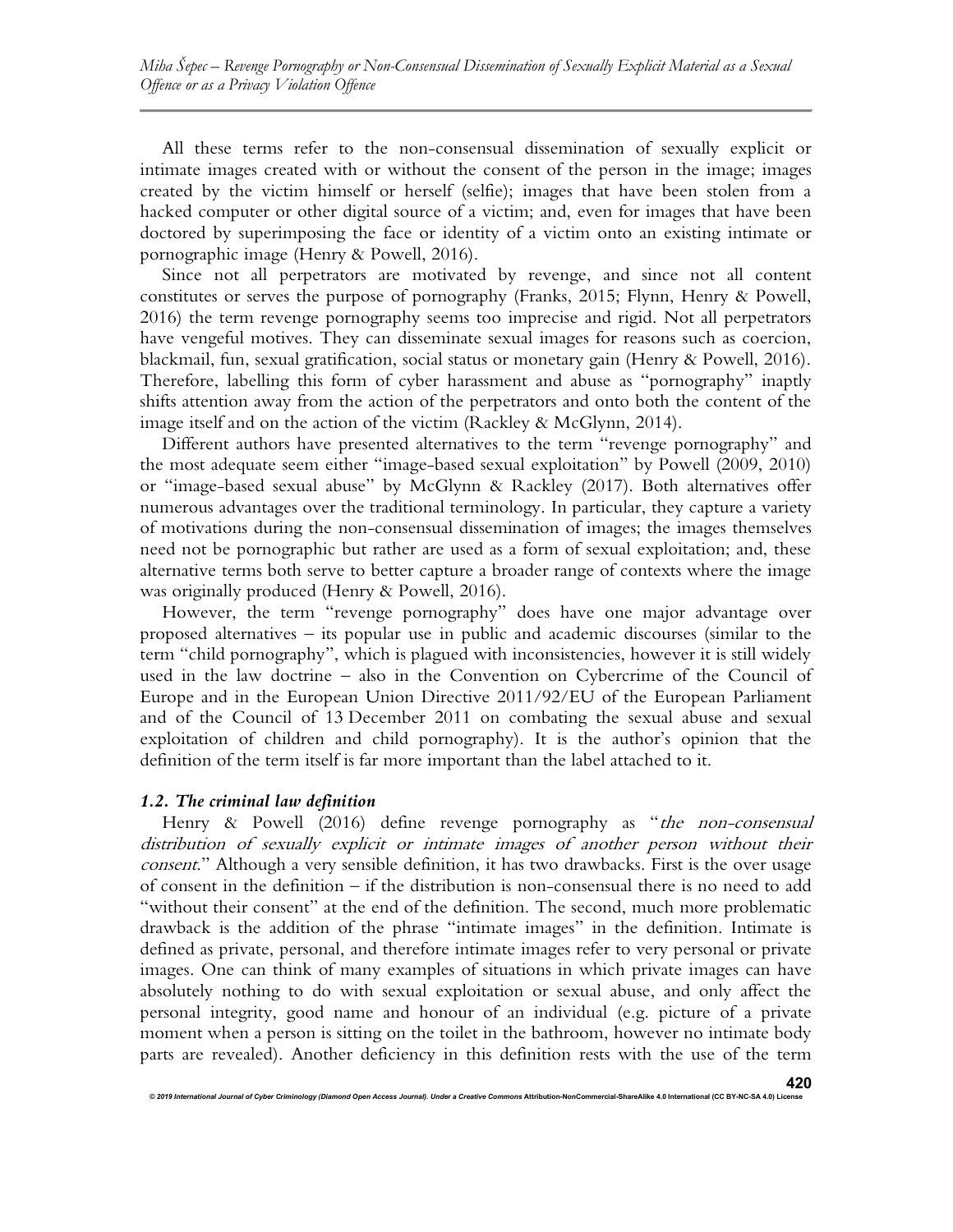

"distribution", which has a more industrial meaning as a process of marketing and supplying goods; and in law often refers to the transmission of inherited property to its heirs after taxes, debts, and costs of the estate have been paid (Farflex, 2019). The term "dissemination" is therefore preferred.

It is also preferred to use the singular instead of plural in definitions since a nonconsensual distribution of one image or a singular movie clip can have just as serious psychological effects (Kamal & Newman, 2016; Dawkins, 2014) on the victim as the distribution of multiple images. Therefore, the definition "non-consensual dissemination of sexually explicit image of another person" seems from the criminal law perspective better. A detailed analysis of each part of the definition is needed for further study.

Some legislation, for example the California Penal Code (Harika, 2014,) goes as far as demanding that the perpetrator has the criminal intent (i.e. mens rea), to actually cause serious emotional distress, and that the depicted person suffers serious emotional distress. Other legislations explicitly demand that the dissemination of images seriously affects a person's privacy (e.g. Slovenian Criminal Code, 2017). This is problematic from two aspects. Firstly, perpetrators often disseminate revenge pornography for profit motive or simply for fun and have no intent to cause serious emotional distress to the victim or to negatively affect his or her privacy interests. Secondly, it opens the door to secondary victimization in the courtroom, where the victim must be examined on the question of whether he or she actually suffered serious emotional distress.

Therefore, it is the author's opinion that the "ideal" legal definition does not include serious invasion of a victim's privacy. Nor does it include the perpetrator's intent to cause serious emotional distress and proof that the victim suffered serious emotional distress. Rather, the intent (mens rea) of the perpetrator should only cover the wilful dissemination of sexually explicit content. That is to say, where the perpetrator is aware that the individual depicted in the content did not consent to such sharing, nevertheless he shares it intentionally.

#### 1.2.1. Interests attacked by revenge pornography

When analysing crimes we must always identify the specific interests that the criminal law protects with a certain criminal offence. Legally protected interests, or virtues, are socially approved values and objects that are safeguarded by criminal law. Interests can be private or public and range from life, body and limb, sexual integrity and identity, privacy, personal data, property, national security, a country's monetary system, or health system, etc.

Many authors have proposed that revenge pornography should be treated as either technology facilitated sexual violence (Henry & Powell, 2016), cyber-sexual violence (Cripps & Stermac, 2018), sexual abuse (Citron & Franks, 2014), sex crime (McGlynn, Rackley & Houghton, 2017) or even as "cyber rape", and that therefore the virtue attacked is sexual identity and the sexual integrity of a person. We could call this the modern approach, which considers revenge pornography as a serious sexual offence.

On the other hand, the traditional concept of continental criminal law is firmly anchored in the belief that the attacked interest of revenge pornography is the right to privacy of an individual, and his or her right to dignity and good name. Therefore, the criminal codes of continental Europe often define revenge pornography as an offence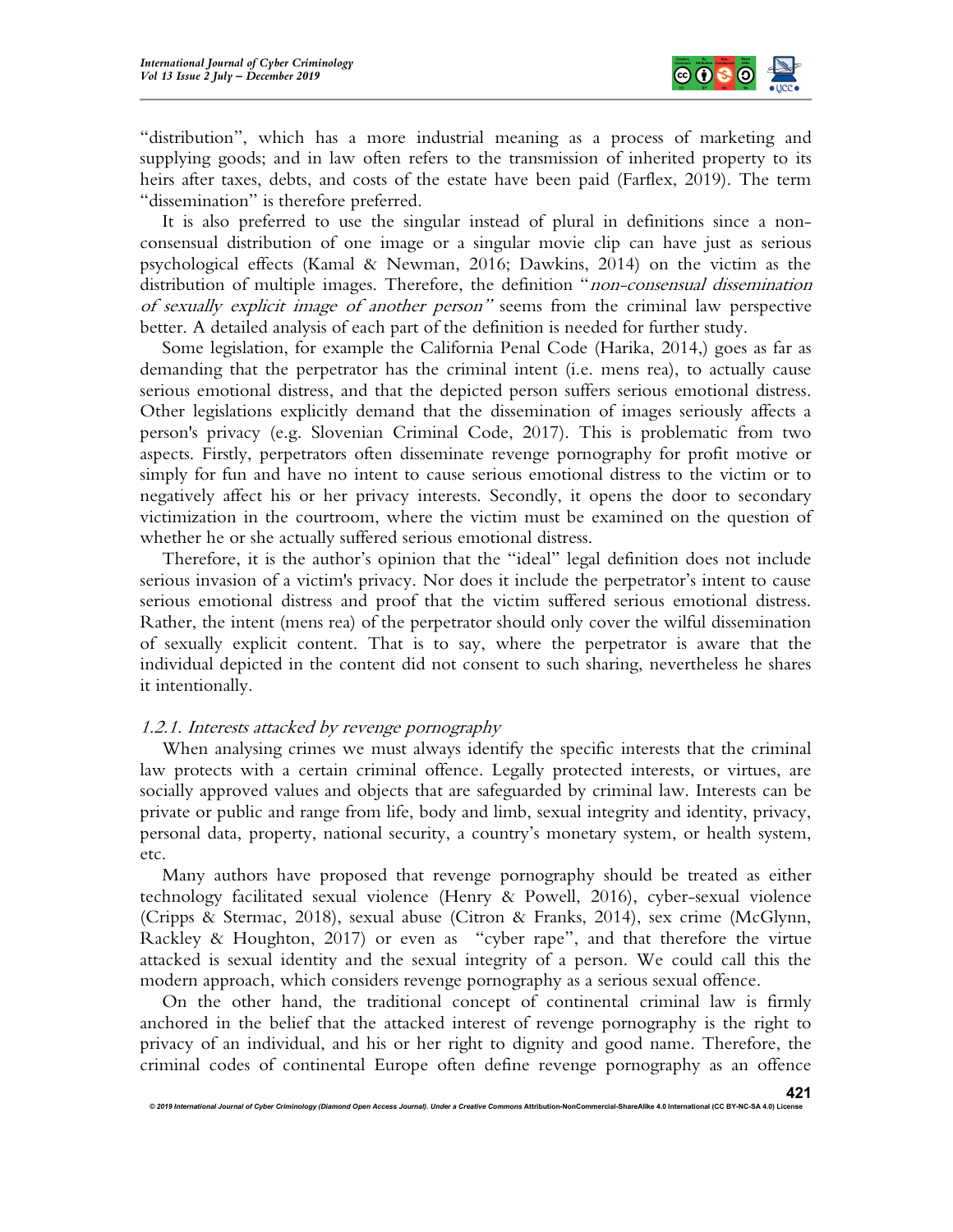against the privacy, dignity and personal integrity of an individual – meaning only as a privacy violation crime. Consequently, in these countries the offence is not taken as seriously as in countries where this is a sexual offence.

Privacy is considered as one of the fundamental constitutional and internationally protected values. The International Covenant on Civil and Political Rights protects it in Article 17 and the European Convention on Human Rights in Article 8. Human privacy is "more or less the area of human life, whole of its actions and engagements, feelings and relationships, which are characteristic and constitutive, that are shaped and maintained by a person alone or alone with the closest ones with whom he is in an intimate community, and that he has a sense of security against the public's intrusion or anyone unwanted" (Slovenian Constitutional Court, 1994). An individual's privacy is seriously affected if there is a picture or a video clip with sexual content of him or her on the World Wide Web or is distributed through digital media. New digital technologies pose an even greater threat to individuals' privacy rights since images can be quickly uploaded onto web applications and quickly viewed by a large number of people who can save or upload those images to other digital public channels. Criminal protection of privacy is therefore of key importance. Criminal law must envisage the specifics of new digital technologies and consider these when forming new incriminations.

Even though the traditional view on revenge pornography as a privacy violation crime seems outdated, it has some benefits. Although a person having their naked photos disseminated on the World Wide Web may well suffer serious emotional distress (Dawkins, 2014; Kamal & Newman, 2016), nonetheless we cannot say that the person was physically violated – which is the assumption made by legislators enacting legislation criminalizing sexual crimes, where the attacked virtue is the sexual integrity of the person. Some argue that revenge pornography should be treated the same as child pornography, namely as a form of unprotected speech (Desai, 2015), and that since it has the same effects on the victims as does child pornography (Dawkins, 2014) it should be equally treated as a sexual offence. However, there is a key difference. With child pornography there will always be actual sexual abuse of a child when the child pornography is created (this will not be the case when a person is only appearing to be a minor engaged in sexually explicit conduct, but is actually older than 18 years, or when creating realistic images representing a minor engaged in sexually explicit conduct – virtual child pornography). However, a state has an interest in protecting children from any kind of abuse (Desai, 2015), and criminalization of any kind of child pornography, even virtual, where no child was actually abused, is necessary to shut down the "distribution network" of child pornography and therefore to reduce the sexual exploitation of children (Citron & Franks, 2014). Child pornography can also be used for the grooming of children into performing sexual acts (Šepec, 2018). On the other hand, revenge pornography often only exploits misuse of trust and consists of dissemination of images that the victim consented to making, thereby affecting the personal integrity of the victim without actually physically or sexually harming the victim. The disparate legal treatment of child pornography and revenge pornography therefore seems justified.

However, due to the fact that one's sexual integrity comprises not only his or her physical/corporal sexual sphere, but also his or her psychological/mental sexual sphere –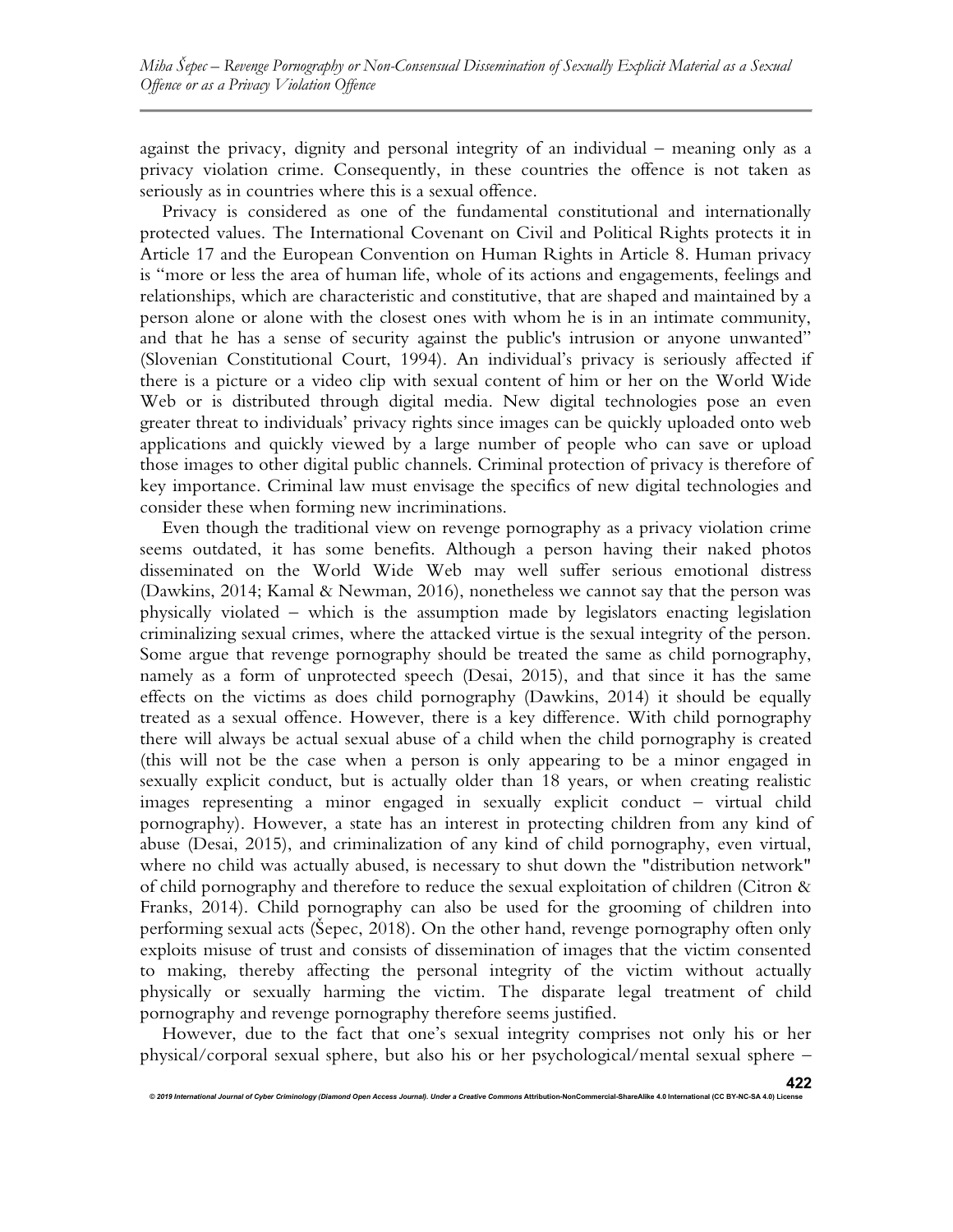

that is to say his sexual development, sexual functioning, sexual expression, sexual identity and privacy, we believe that revenge pornography should be regarded as a sexual offence, since the consequences on one's sexual integrity are much more similar to other sexual offences (especially child pornography or sexual violence and abuse) than to privacy offences.

The interests that legislators seek to protect and safeguard with revenge pornography laws, whether they be sexual integrity and sexual identity; personal integrity; or the privacy and good name of the individual, will have a dominant effect on how the criminal offence is classified in the country's criminal code – as a sexual crime or only as a privacy violation crime, and on how seriously the police and the state prosecutor's office treat the offence.

#### 1.2.2. Non-consensual

Traditional continental criminal law doctrine adheres to the view that the object of protection of revenge pornography is the individual's right of privacy, through which his or her sexual identity should also be protected. Under this view, privacy is a typical disposable asset that the individual can voluntarily renounce or give consent to its potential breaches. Since privacy is a typical disposable virtue, there can be no doubt that anyone (except for children, mentally disabled persons or those with diminished mental capacity) can freely consent to the public dissemination of his or her images. This also means that if the perpetrator publishes recordings with sexual content of his or her self, there is no criminal offence (unless these recordings are provided to children, which can be a specific crime in itself). There is also no crime if one disseminates images with sexual content of another, if that other person gives consent to that kind of dissemination (which is normally the case of consensual adult pornography).

The consent of the injured party is a construct of modern criminal law which, when given appropriately (expressed voluntarily, unequivocally and in an appropriate formal form when needed), excludes the material unlawfulness of the criminal offence (Ashworth & Holder, 2013). Bavcon (2009) defines the consent as a situation where the alleged victim or victim of a crime agrees with the disputed behaviour at the time of the execution (also Jescheck & Weigend, 1996).

It is imperative to point out that the consent of the victim must relate not only to the making of the image, but also to the publication or dissemination of this image to the public. The absence of consent is the basic condition-giving rise to the revenge pornography offence. The wilful sharing of an image with a partner does not constitute consent to sharing that image with others. Creating an image of another without that person's explicit consent, even in the absence of sexually explicit content, can constitute a specific criminal offence against the personal integrity and privacy of a person and is not necessarily connected with any kind of sexual exploitation, extortion or other sexual or non-sexual abuse.

How do we deal with situations where "consent" is provided, but under mistaken facts or circumstances, or for example under the influence of force or deception?

The fundamental position of the continental criminal law doctrine is that consent will not be valid when the perpetrator misrepresents the facts to the victim or knows about his or her mistake, and abuses this in order to carry out a criminal offence. This is the so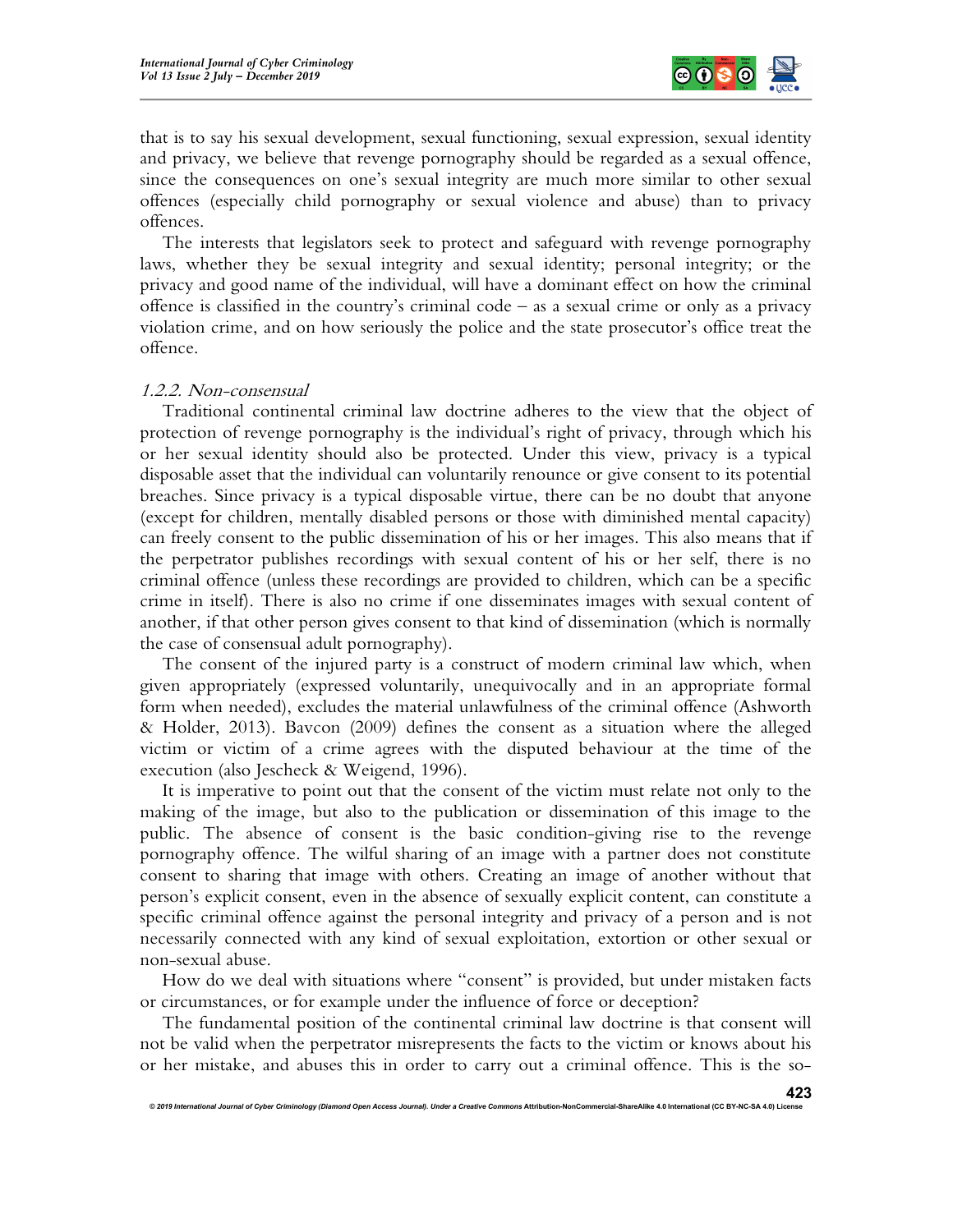called "responsibility for the abuse of law" doctrine (Roxin, 1992). There are certain exceptions to this rule, however. Roxin (1992) would thus find consent valid in situations where the consent is given mistakenly, but where that mistaken belief would not have detracted the person from giving consent – also called minor or insignificant mistake. It is however indisputable that the consent will not be valid when the perpetrator forces it, for example by threat or fraud.

The Anglo-American criminal law doctrine is less strict than the continental doctrine and allows for a number of exceptions to the principle of invalidity of consent. According to this doctrine, a mistake on the part of the giver will affect the validity of the consent only if it concerns the content or level of danger that may be causally connected to the legitimate interest of the consent giver. Confusion about the accompanying circumstances is often irrelevant as is the motives of the participants (McAuley, McCutcheon, 2000; Ormerod, 2005). In principle, fraud will vitiate the given consent. However, there are also instances where this would not be the case, for example in situations where the fraud does not have any substantive effect on the insured legal interest (Boohlander, 2009; Simester, Spencer & Sullivan, 2010). Force or threat will vitiate the consent whenever it rises to the level of excluding or seriously jeopardizing the individual's ability to make a free decision. Therefore, it is undisputed that the crime of robbery is committed in a situation when the perpetrator threatens another with a knife and in order to prevent bodily injury the one held at knifepoint must give the perpetrator his watch worth two thousand dollars. On the other hand, it would be difficult to prosecute a director of a company for the offence of rape or sexual assault when a subordinate worker offers him or her sexual services in order to avoid dismissal.<sup>2</sup> The fact that the complainant in an ideal situation would not agree to the act does not intrinsically deny the existence of the given consent. In this respect, real and not ideal circumstances are relevant for the law. Factors such as economic needs, stress or social expectations do not by themselves vitiate the validity of the given consent (McAuley & McCutcheon, 2000).

#### 1.2.3. Dissemination

Dissemination means to scatter, spread, promulgate (Farflex, 2019) or any kind of similar action that has the effect that the image becomes publicly known or available. The perpetrator must communicate the image to the public through any medium (television, newspaper, web portal or other publicly accessible web site, social network ...) or by another act that results in informing the public of the sexually explicit content of the victim. Legislators can decide that the dissemination must be made public – meaning that the content must be made available to a broader circle of people (broader than family members or personal acquaintances) or that any kind of dissemination suffices (e.g. showing the image to a friend or sending it to the employer of the victim). Since the perpetrators often send images to the employer of the victim, which in turn can lead to dismissal or major difficulties at work (State v. Parsons, 2011; Dawkins, 2014) it does not seem reasonable that legislators would demand dissemination only to a public forum. Any

© 2019 International Journal of Cyber Criminology (Diamond Open Access Journal). Under a Creative Commons Attribution-NonCommercial-ShareAlike 4.0 Internati

<sup>&</sup>lt;sup>2</sup> This could present a different criminal offence of a violation of sexual integrity with abuse of position, if the state has implemented such an offence.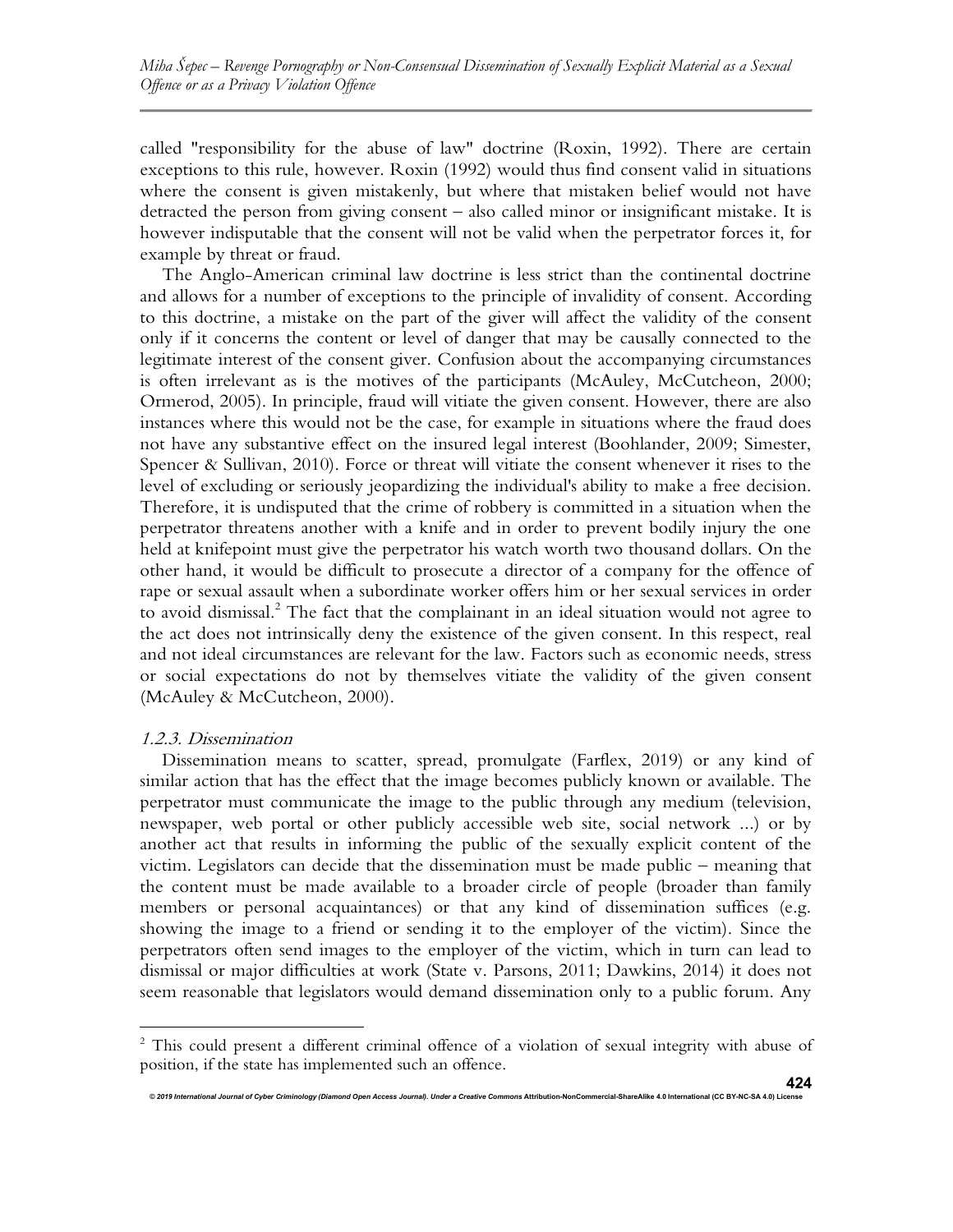

kind of dissemination with the purpose to cause harm to the victim should be considered criminal.

Methods of dissemination are quite diverse and can include text messages, social media, posts, email, uploading media to pornography websites or revenge pornography specialized websites, as long as the media becomes available to the public or third parties who were not entitled to view the image. When the perpetrator disseminates the image, he or she must act with intent and knowledge that the person in the image did not consent to such sharing. This in turn means that sharing images from a website with amateur pornography not knowing that the content is in fact non-consensual pornography, must not be criminal, since the person sharing the content lacks the harmful intent that must be present for committing the criminal offence. Committing the crime out of negligence is theoretically possible (a husband mistakenly copies a recording of a sexual intercourse with his wife into a folder shared with others via the peer-to-peer<sup>3</sup> exchange program). However, this does not seem appropriate, since the goal of the revenge pornography criminalisation is to punish only those who disseminate such images deliberately and with malicious intent.

#### 1.2.4. Image

An image is defined as a representation of an external form of a person or object (Farflex, 2019). Therefore, the term image includes photos, recordings, videos or any kind of similar media that can represent an individual. The term image is broad enough that it can cover any kind of carrier of explicit sexual content. Some legislation (as the New Jersey Code) specifically define these carriers as "disclosure of any photograph, film, videotape, recording or any other reproduction of the image", while others (as the California's Senate Bill 255) rely upon a more general definition of any recording of an image. The term image also includes a drawing of another. However, the author believes that a drawing of another, even if sexually explicit, should not be regarded as a revenge pornography offence (it could however present an offence of defamation - libel).

It must be pointed out that legislators should not use the plural form in its definitions. Paragraph VI of Article 143 of the Slovenian Criminal Code (2017) requires a public dissemination of "recordings or messages" – the legal term is used in plural form, which means that in accordance with the principle of legality, and the linguistic interpretation of the legal text as the fundamental explanatory method in continental criminal law (Bele  $\&$ Šepec, 2011), the publication of a single recording or message is not sufficient to complete the crime. If the legislator wanted to penalize the publication of one video file or one message, it should have used the singular form in the text of the article. This is of course a logical absurdity, since the perpetrator of revenge pornography often disseminates only one recording or picture of the victim. It is also quite clear that the publication of one such recording very well may seriously affect the privacy interests and sexual integrity of the victim in the recording and should be sufficient by itself to constitute a crime.

<sup>&</sup>lt;sup>3</sup> Peer-to-peer file sharing is the distribution and sharing of digital media using peer-to-peer (P2P) networking technology, where the peers of such networks are end-user and no distribution server is required.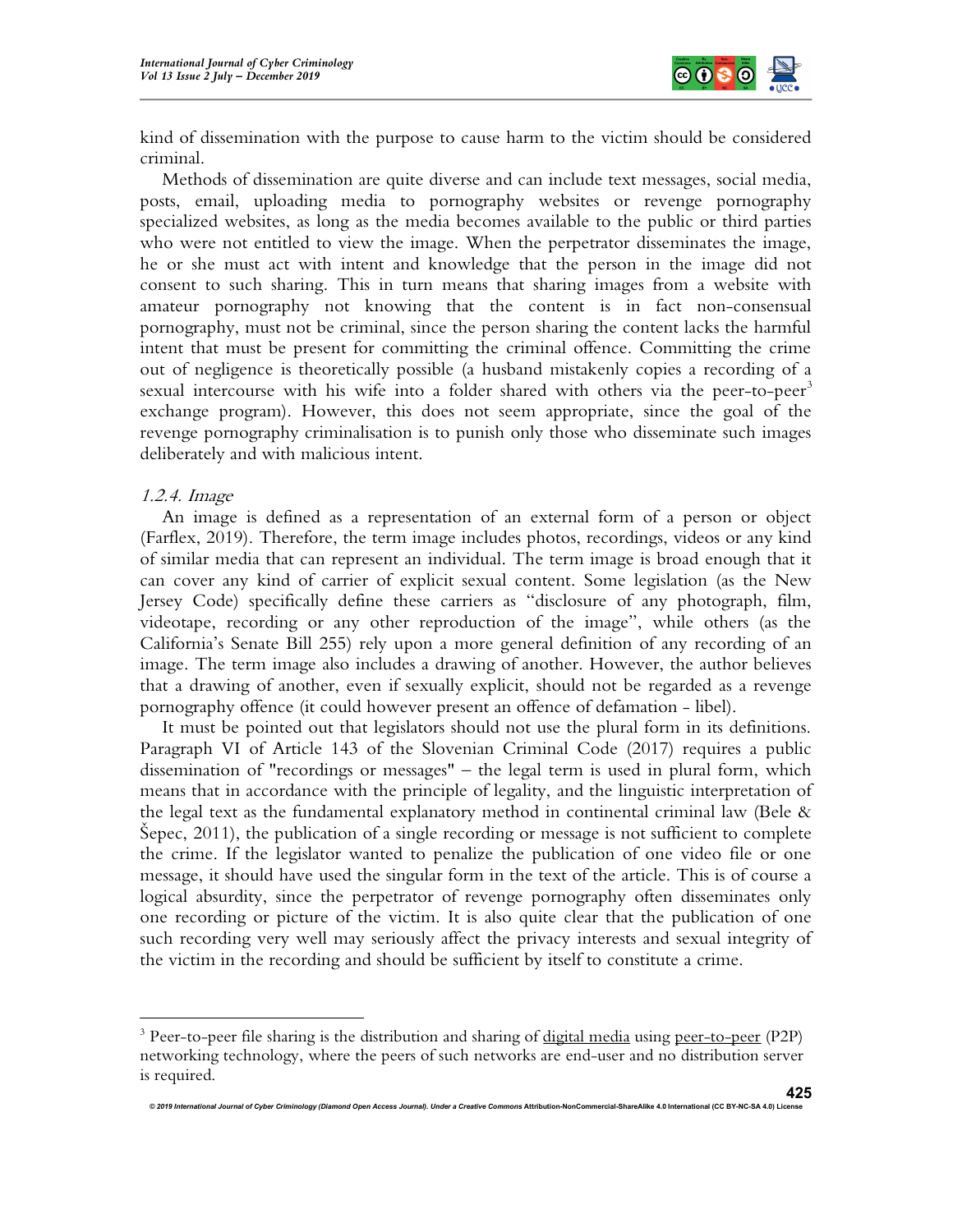The main method of interpreting legal norms in criminal law is the linguistic method, which is only the first stage in determining the possible verbal meaning of a legal rule. Yet at the same time the degree that determines the external limit, which the interpreter must not overstep (Pavčnik, 2004). In continental criminal law, this is the fundamental method of interpretation in accordance with the principle of legality (lex certa et lex scripta). Therefore, if the legal text clearly states that the perpetrator must publish videos or messages - that is, in an obviously indisputable plural form- then in accordance with the principle of legality (lex certa principle), and the linguistic interpretation of the text, it is not permissible to spread criminal law repression to cases where only one video or message is published. It is quite probable that, when writing the legal text, the legislator has made a reckless error, which cannot be interpreted to the detriment of the perpetrator. In case of the so-called "legislator mistakes," where the legislators enact something they did not actually intend, and where the text is logically meaningful, the judge cannot interpret the text of the norm with his own explanation until the legislator corrects the mistake (Novoselec & Bojanić, 2013). If the legislators have made a mistake by using poor normative wording when drafting a criminal offence, it is not the role of the court to correct this mistake to the detriment of the defendant. The court is not justified in extending the scope of criminal norm repression from the plural definition to a singular consequence; nor may the court even assume such a result is self-evident. Therefore, we should be very careful when dealing with the plural form in criminal law to avoid legislative mistakes such as currently present in the Slovenian Criminal Code, as this can result in practice in the unsuccessful prosecution of this crime.

# 1.2.5. Sexually Explicit

The term "sexually explicit" concerns the nature and content of the image (Henry & Powell, 2016). Different legislations utilize a range of terms, from "intimate images", "private sexual material", "nude or semi-nude images", "sexually explicit" images (Henry & Powell, 2016) or "with sexual content". We prefer the term "sexually explicit" content, since this is also the term used in the Convention on Cybercrime (2001), even though the Convention only covers child pornography and does not cover revenge pornography. Although Justice Stewart's "test" for obscenity as set forth in Jacobellis v. Ohio (1964), "I know it when I see it" (Gewirtz, 1996) seems like an appropriate test for adjudging what constitutes sexually explicit content, the principle of legality, as the core principle of continental criminal law, demands a less subjective test than the one pronounced by Justice Stewart. Instead, the wording prescribing the offence must be as precise as possible to place the public on adequate notice of what is in fact criminal. It therefore is imperative that the law text leaves no room for doubt about what in fact constitutes sexually explicit content (lex certa). Sexually explicit conduct, for the purpose of revenge pornography, covers at least: a) sexual intercourse, including genital-genital, oral-genital, anal-genital or oral-anal, between two adults<sup>4</sup> of the same or opposite sex; b) bestiality; c) masturbation; d) sadistic or masochistic abuse in a sexual context; or e) lascivious exhibition of the genitals or the pubic area (Explanatory report on the Convention, 2001).

<sup>4</sup> If one of them is a minor whis will be child pornography.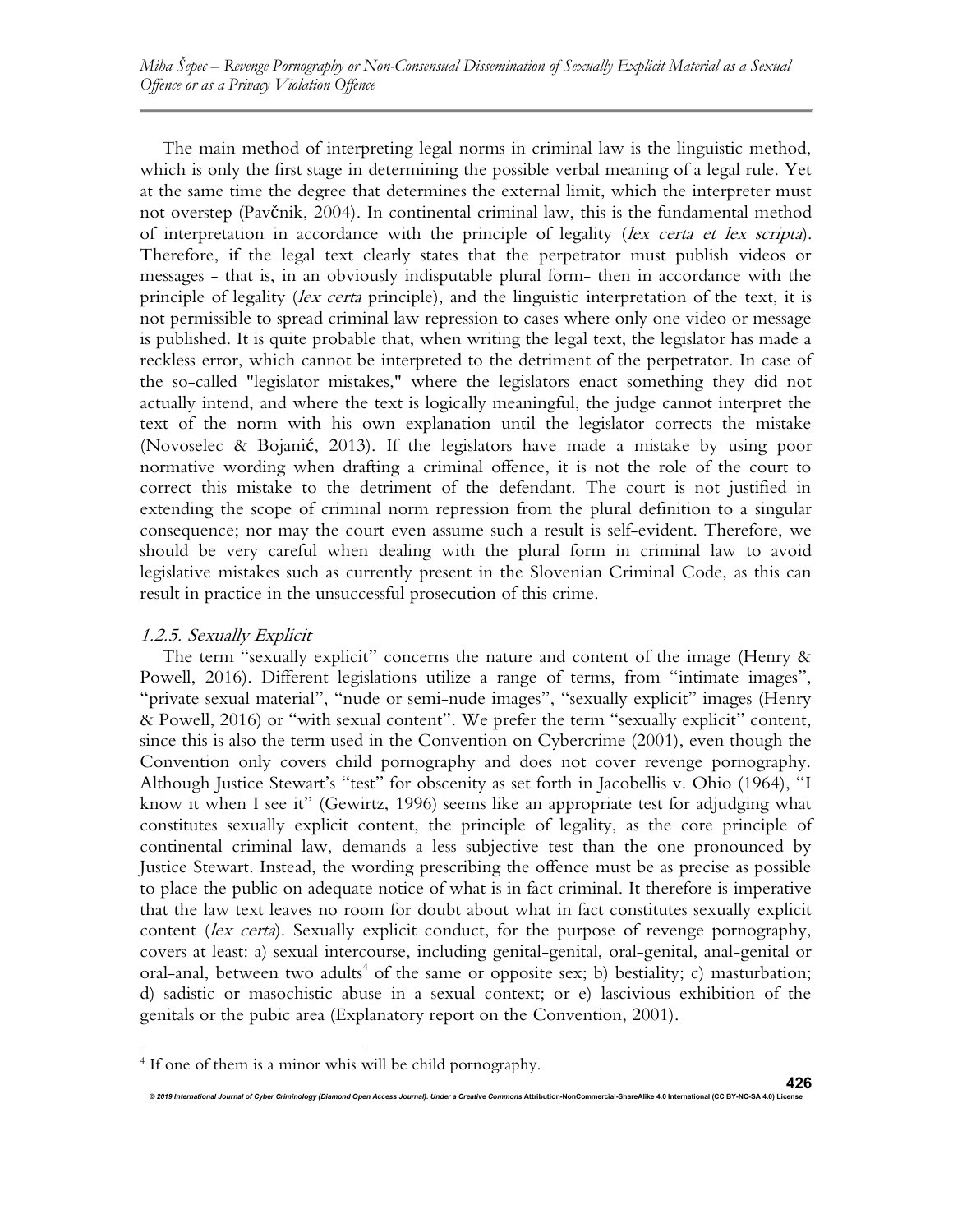

Sexually explicit content will therefore cover any content where a person appears in any kind of sexual act - whether it be with a person, an animal or only with himself, and regardless of the form of sexual practice (penetrating, non-penetrating), but it may also be a display of an individual in a sexual role or at least the display of his sexual organs. A picture of a person in his/her underwear or where his/her sexual parts are concealed will therefore not suffice when revenge pornography is viewed as a sexual crime, even if the individual's privacy can be severely affected by the non-consensual publication of his or her partially naked body. While this could present an offence against personal integrity and privacy of the individual, it does not fall within the meaning of revenge pornography. We believe that drawing such a line is essential. Otherwise, any kind of non-consensual image dissemination can be regarded as revenge pornography. If we view revenge pornography as a sexual offence then the virtue attacked by the perpetrator must be one's sexual integrity. However, one's sexual integrity cannot be severely damaged if one's sexual organs are not revealed and where the image reveals no sexual act.

There is a dilemma whether nudity by itself constitutes sexually explicit content. If sexual organs are shown then the answer to this question is yes. If not, then the content is not sexual, even if the one using the content uses it for his/her own sexual gratification (Šepec, 2018). The objective criteria of determining whether the content is sexually explicit should always supersede the subjective criteria based on the purpose for which the content is used (R. v. Sharpe, 2001).

Some laws are very clear and absolute when defining sexually explicit content. Alaska's revenge pornography law, for example, defines it as »the genitals, anus, or female breasts of the other person« (Dawkins, 2014). California's Penal Code defines revenge pornography in article  $647(j)(4)$  as the image of the intimate body part or parts of another identifiable person, where »intimate body part« is defined as "any portion of the genitals, and in the case of a female, also includes any portion of the breasts below the top of the areola, that is either uncovered or visible through less than fully opaque clothing" (Bloom, 2014). It is quite interesting that certain legislators include the female breasts in the definitions, since they are not sexual organs per se. However, men nevertheless view breasts as sexually desired parts of the woman's body. It is of the utmost importance that the law clearly defines what kind of content it prohibits. The vaguer the definition, the greater discretion the judge or jury has to decide whether certain content represents what the legislator defined as »sexual« content. In other words, vaguely-defined terms lead to legal uncertainty and consequently legal security is compromised, as it is very likely that personal preferences of the judge or jurors will play the defining role in determining whether someone actually illegally disseminated sexually explicit content. In criminal law, the definition of a legal condition of a crime cannot be based on the personal preferences of the one passing judgment.

The next big question is whether the sexual conduct in the image must be real or whether simulated or virtually created content suffices. When dealing with child pornography, simulated sexual acts are treated the same as real sexual acts (Explanatory report on the Convention, 2001). On the other hand, with revenge pornography caution is advised. Non-consensual dissemination of simulated sexual content should only be criminalised when there is no doubt that such content would hurt the sexual integrity of the person depicted in the image. If only his or her good name would be affected, this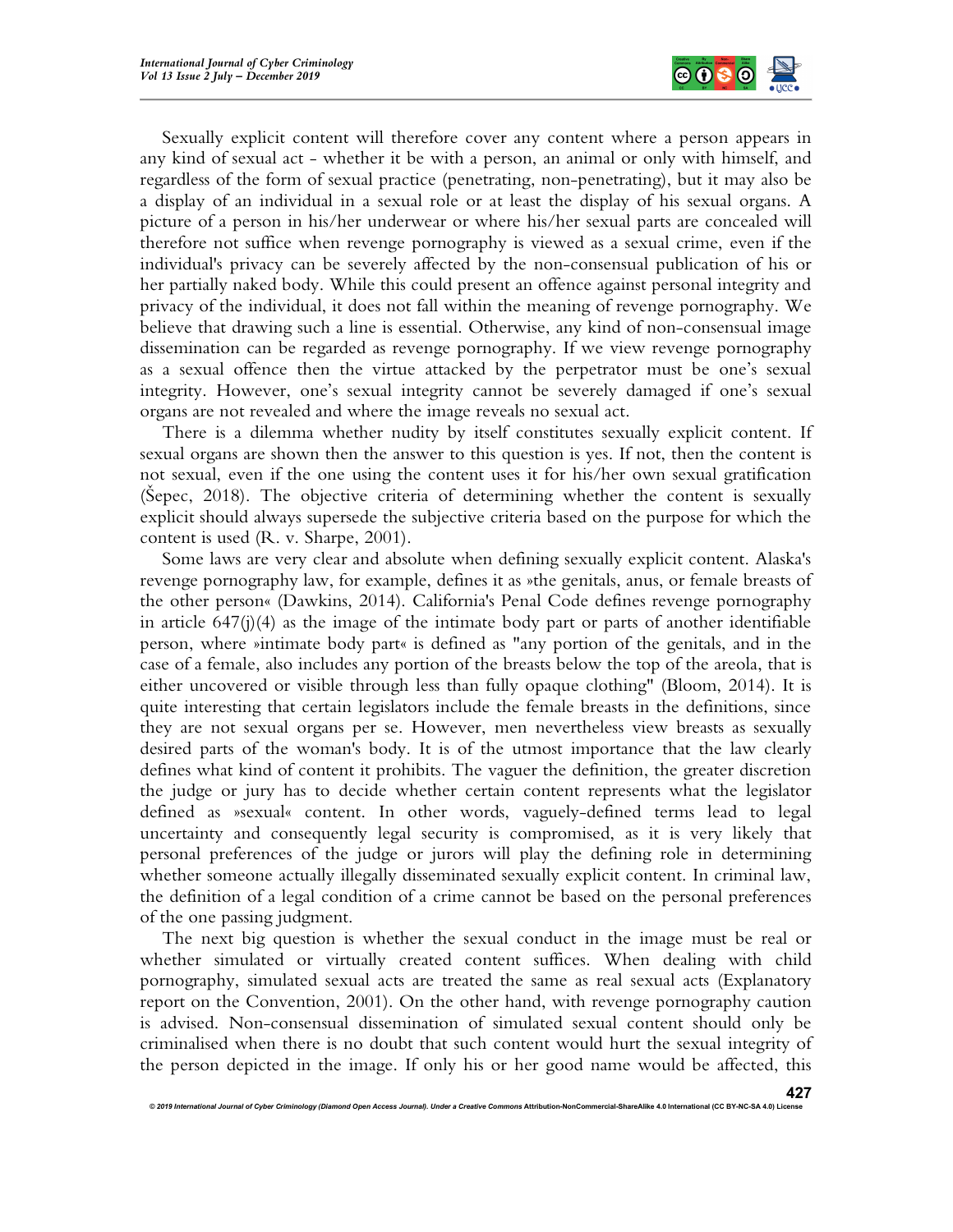should be regarded as a separate criminal offence against personal integrity, privacy, good name and honour of the victim, and not as a revenge pornography crime. We will analyse virtually created content in the following section.

#### 1.2.6. Another Person

Images must relate to another person who can be recognized and identified. Blurred, unclear or defected images from which the person in them is not recognizable and where it is not possible to determine who the images are referring to are not sufficient for the completion of the revenge pornography offence. However, the construct of an attempt is possible if the perpetrator deliberately wants the public to view the sexual image of a particular person, but does not succeed - e.g. when uploading the image that would clearly display the victim in a sexual act to a website or a web application, the quality of the image deteriorates so that the identification of the victim is no longer possible.

We also see no reason why dissemination of images that have been doctored by superimposing the face or identity of a victim onto an existing intimate or pornographic image (Henry & Powell, 2016), or sexualised photoshopping (McGlynn, Rackley & Houghton, 2017), should not be regarded as a criminal offence. These altered images can have the same effect on the mental state and on the personal and sexual integrity of the victim as an image of his/her actual body. While the generated images might not be real, the harms are very real (McGlynn, Rackley & Houghton, 2017). Victims of sexualised photoshopping have experienced loss of dignity, harassment, sexual and other abuse (Jeffreys, 2014; Blott & Martin, 2016). New technology permitting photoshopped images presents a completely new offence that was not possible in the past. Furthermore, cyber technology did not exist in today's form. Criminal law practice and legislation must be especially diligent when facing new cyber-crimes, as traditional criminal law doctrine is very slow to adapt to the changes cyber revolutions bring to bear (Šepec, 2018).

Very interesting, and probably extremely dangerous from the perspective of revenge pornography, are the so-called "deepfakes" applications that by using a person's photo library and a combination of open-source AI software, including Google's TensorFlow, and face-swapping algorithms, one can create pornographic AI-doctored videos of that person. These in turn could be used to create fake news, for harassment, extortion and bullying (Vincent, 2017). People on Reddit and Discord have been found thinking aloud about the possibilities of creating fake porn videos of their crushes or exes, and asking for advice on the best ways to do it (Cole, 2018). This means that there is no need for the perpetrators to own or steal a video recording of the victim with sexually explicit content, as they can virtually create such content solely based on normal pictures of that person. This could lead to a dangerous revolution in revenge pornography. Criminalising the creation of such content (even for one's personal usage) is a dilemma to be solved in the future.

# 1.3. Is Criminal law repression needed?

© 2019 International Journal of Cyber Criminology (Diamond Open Access Journal). Under a Creative Comr

The question that is often presented is whether non-consensual dissemination of pornography should constitute a criminal offence and as a serious crime be punished with imprisonment, or, alternatively, whether civil law, administrative law, and other sanctions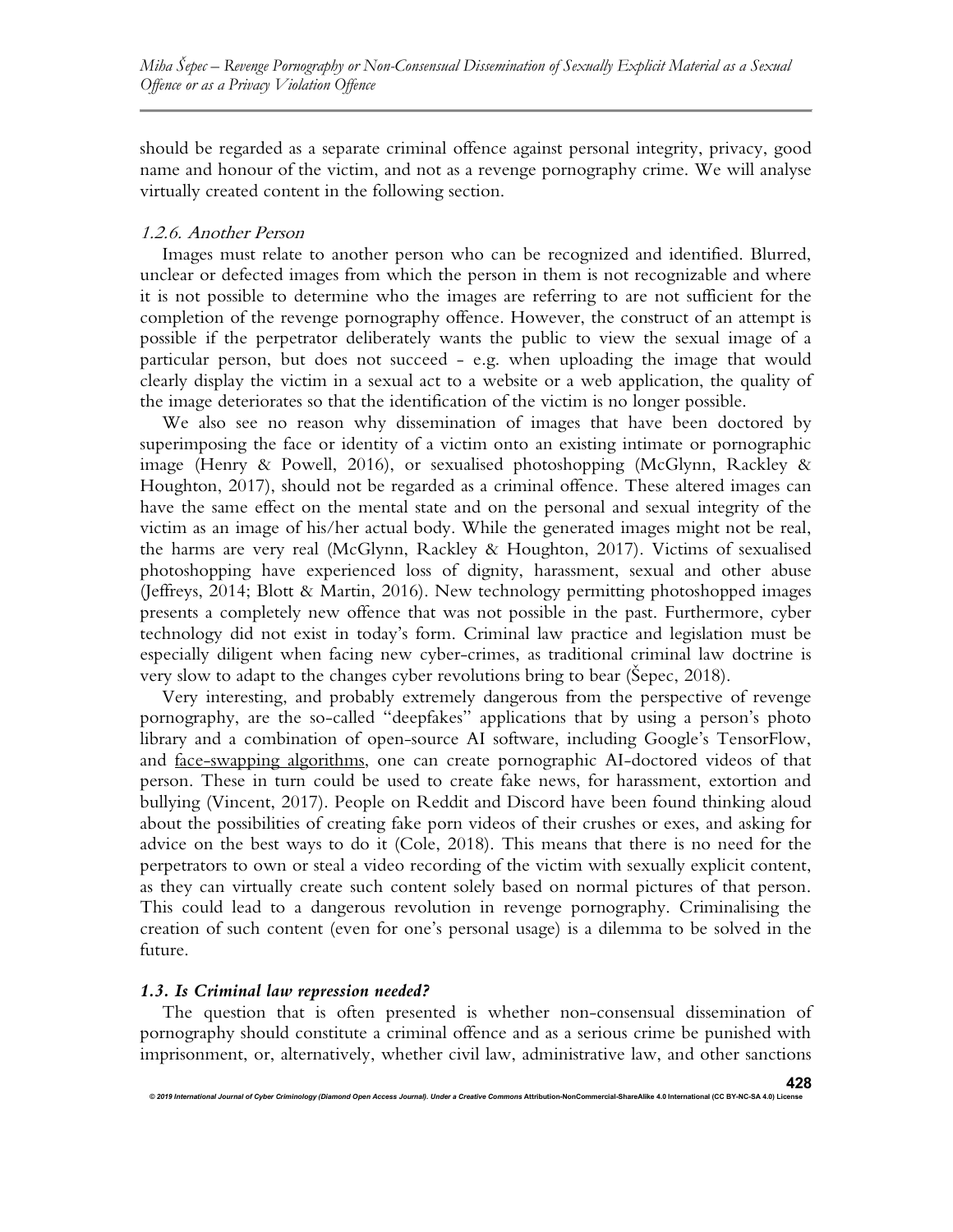

suffice. Some could argue that since revenge pornography is not defined in the Convention on Cybercrime it therefore does not present a serious cyber-crime offence. However, almost 20 years have passed from the time the founding fathers wrote the Convention. In the cyberspace arena, this is an enormous period and many new technologies (cryptography, blockchain to name a couple) have emerged every year. As revealed in Hunter Moore's website Is Anyone Up? in 2010 (Poole, 2015) serious revenge pornography crimes have increased in recent years. Previously, before the revelation of the extent of other problem, the criminal law saw no need to criminalize such conduct. Today, there is no doubt that law has to take a stand on how to deal with revenge pornography.

Citron and Franks (2014) argue that civil lawsuits are ineffective and illusory. Civil litigation is ineffective, because it cannot prevent the dissemination of an image though digital channels. Most disclosers know they are unlikely ever to be sued, since most victims do not have the time and money to bring claims, and further, it makes little sense to sue perpetrators with few or no assets to satisfy a judgment. Therefore, criminalizing non-consensual pornography is appropriate and necessary to convey the proper level of social condemnation (Citron & Franks, 2014). Although the non-consensual distribution of pornography does not physically violate the victim, the consequences are mentally severe enough to justify criminal law repression. Kamal & Newman (2016) report the significant mental health implications of revenge pornography, which often include severe emotional distress, anger, guilt, paranoia, depression, or even suicide. Victims suffer from similar enduring mental health effects as described by victims of child pornography, such as depression, withdrawal, low self-esteem, and feelings of worthlessness (Kamal & Newman, 2016; Dawkins, 2014; Bloom, 2018). A substantial body of research has shown that civil, copyright, administrative, other non-criminal sanctions, are insufficient as remedies, and that further criminalizing non-consensual pornography is both appropriate and necessary to convey the proper level of social condemnation for this behaviour (Citron & Franks, 2014). Criminalisation is justified, however, only for conduct that causes harm to others or creates an unacceptable risk of harm to others (Ashworth & Horded, 2013). Feinberg (1988) supports penal legislation that would be effective in preventing, eliminating, reducing harm to others and when there is no other non-criminal means that is equally effective at no greater cost to other values. Some states in Europe have a positive obligation to protect fundamental human rights after the European Convention on Human Rights, of which Article 8 of the Convention protects the right to privacy. Therefore, there can be no doubt that criminalising revenge pornography is justified and needed, since it causes great harm to victims; invades their privacy and through its sexual integrity; and, by criminalising it, the state can prevent or at least reduce the harm it has on the victims.

# 2. COMPARATIVE REVIEW OF THE LEGISLATIONS IN THE CENTRAL EUROPE

Revenge pornography was criminalised in England and Wales in April 2015, via sections 33-35 of Criminal Justice Act (2015), and subsequently in Northern Ireland in February 2016 via sections 51-53 of Justice Act Northern Ireland (2016). Within a year of

© 2019 International Journal of Cyber Criminology (Diamond Open Access Journal). Under a Creative Commons Attribution-NonCommercial-ShareAlike 4.0 International (CC BY-NC-SA 4.0) Licens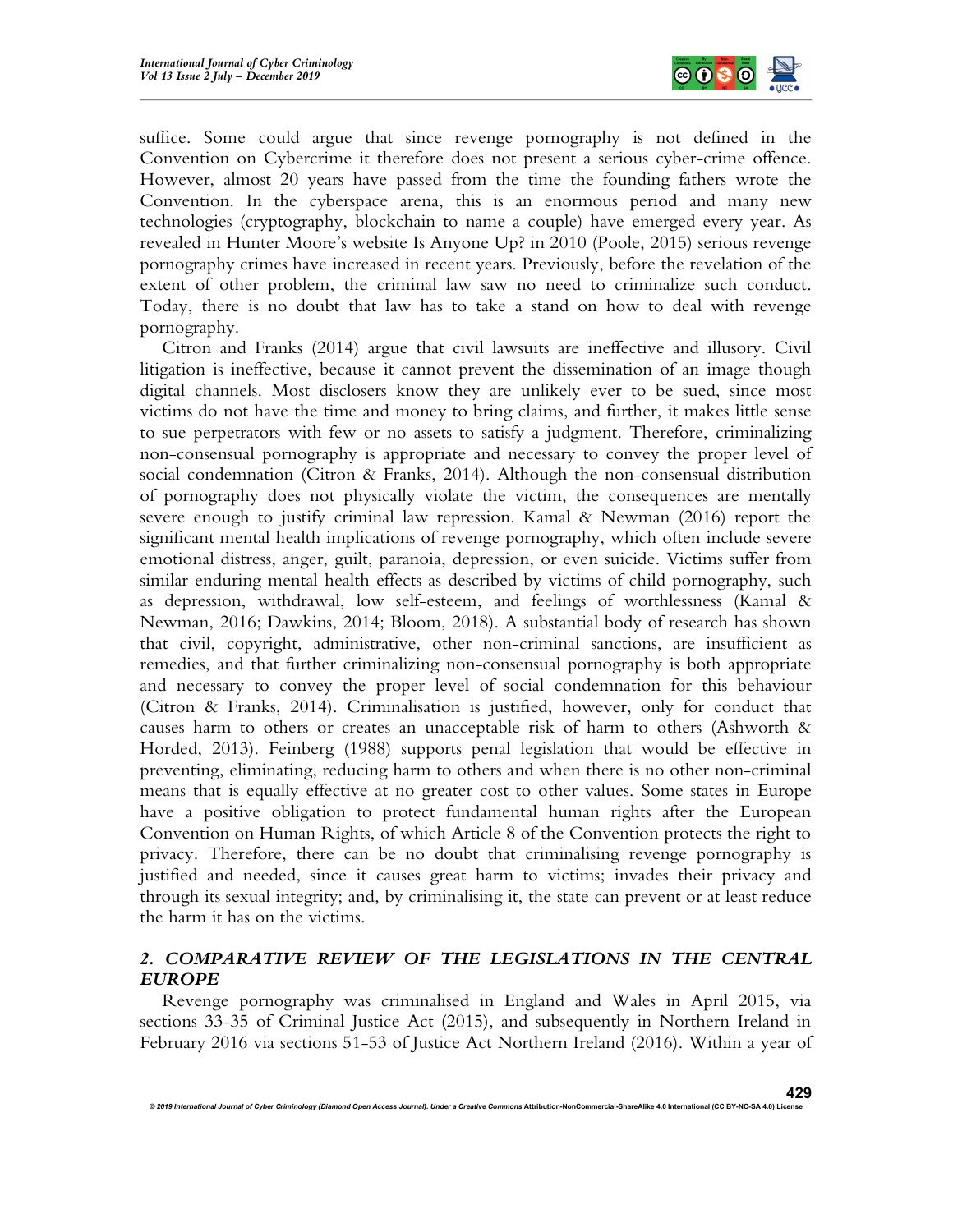the enactment of Criminal Justice Act 2015, there were already 206 successful prosecutions of the offence (Oriola, 2018).

While the United Kingdom enacted true revenge pornography laws, the European countries adhering to the continental criminal law system criminalise revenge pornography mainly as an adjunct to, or under the auspices of, traditional privacy and personal data offences.

In Germany, by way of example, as the backbone of the continental criminal law doctrine, one's privacy is safeguarded with the Act on Copyright and Related Rights (2017). At the European Union level, Regulation (EU) 679/2016 on the protection of natural persons with regard to the processing of personal data and on the free movement of such data - General Data Protection Regulation (GDPR) – provides such protection. Under these regulations, if the privacy rights of a victim are infringed, the individual affected can seek civil law remedies, which include cease and desist orders, rectification and compensatory damages (Nigam, 2018). In December 2015, The German Federal Court (Bundesgerichtshof, BGH), upheld an earlier ruling from a regional court that held that a man did not have the right to keep intimate photos of his ex-lover just because she had consented to taking them in the first place. The photographer was ordered to delete any photos that showed his ex-lover naked, nearly naked, in her underwear, or before, during, or after intercourse. The Court ordered that he would, however, be able to keep photos of her clothed in everyday situations, under the rationale that such images would not damage her reputation (Garza, 2015). Criminal law repression is defined in Article 201a (Violation of intimate privacy by taking photographs) of the German Criminal Code (StGB, 2018): "whosoever without authorization creates or transmits a picture of another person located in a dwelling or a room especially protected from view and thereby violates his or her intimate privacy shall be liable to imprisonment not exceeding two years or a fine." The same penalty is provided when the perpetrator, "without authorization, creates or transmits an image that displays the helplessness of another person and thereby violates the highly personal sphere of the person depicted." The sentence is the same for someone who uses or makes such a picture available to a third person. It is also punishable "to enable access to a third person to a picture that is capable of causing considerable damage to the personal image of the depicted person, or to make, produce, offer to produce and give to others images related to the nakedness of a person under the age of eighteen years" – which is essentially child pornography.

Given the way the legal text is formulated, and based further on the fact that the offence is classified in Chapter 15 (Violation of privacy), it is evident that StGB classifies revenge pornography as a typical privacy violation crime. The scope of criminalisation is quite broad as it covers any kind of creation or transmission (dissemination) without authorization (consent) of the person in the picture. The typical revenge pornography scenario, where sexual pictures (that are not displaying one's helplessness) are taken with consent or even provided by the victim itself (selfies) and later disseminated by the perpetrator (without consent) are therefore covered by the criminal offence under Article 201a. In view of the fact that the Act only permits a sentence of up to two years of imprisonment or a fine clearly indicates that the offence is not regarded as serious as sexual offences.

© 2019 International Journal of Cyber Criminology (Diamond Open Access Journal). Under a Creative Com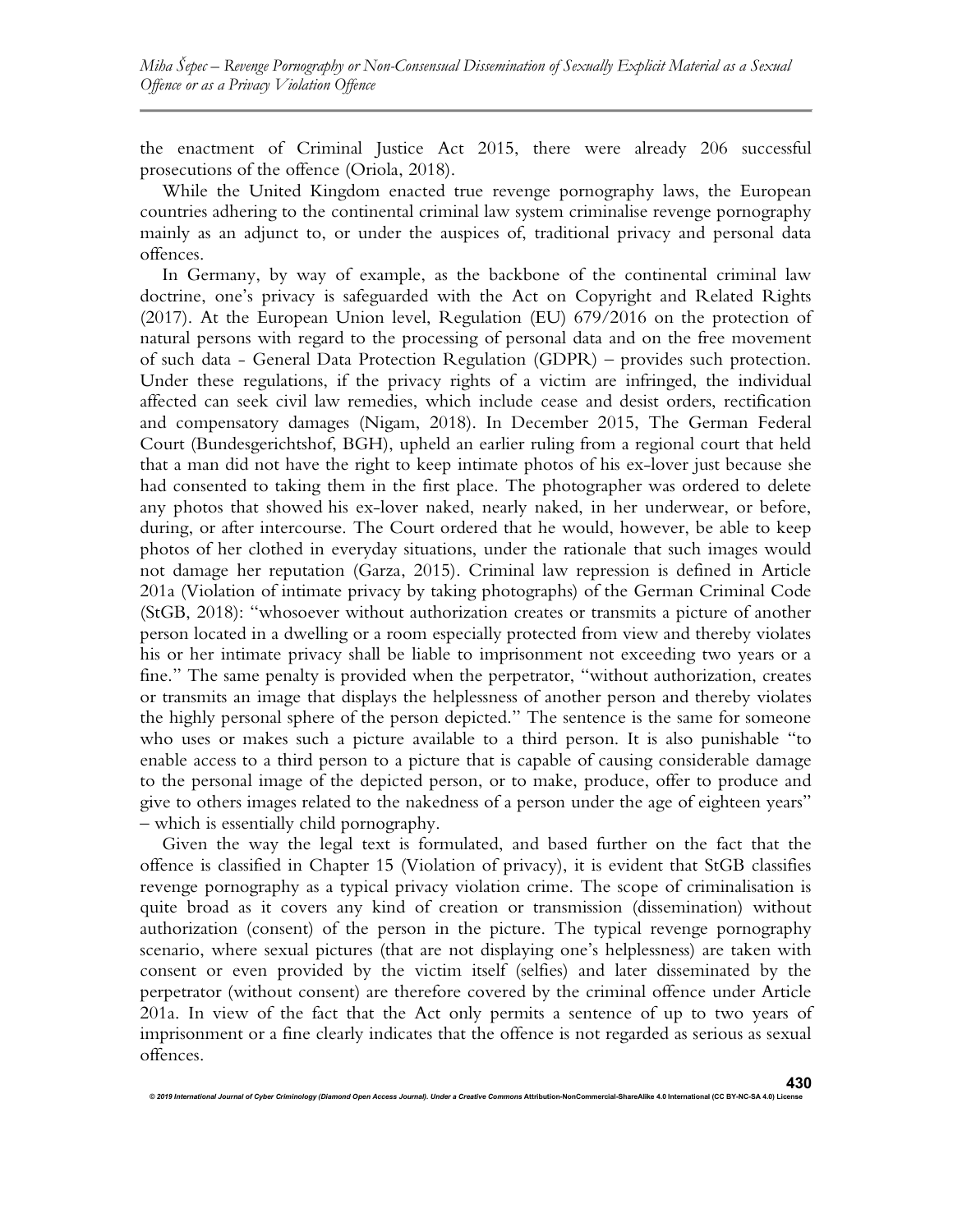

France, as the second pinnacle of the continental criminal law, and in contradistinction to Germany, has implemented revenge pornography as a criminal offence pursuant to the Digital Republic Law (2016), which modified Article 226-2 of the French Penal Code that sanctions "non-consensual sharing with the public or a third party of any recording or document relating to words or images of a sexual nature obtained with the express or presumed consent of the person by recording, fixation, or transmission, with up to 2 years of imprisonment and up to 60.000 euros fine."

The French definition is clearly more oriented toward revenge pornography, as the sexual nature of the images is a necessary condition for committing the offence, however no specific revenge intent is needed from the perpetrator. The perpetrator's intent only covers non-consensual sharing of an image of sexual nature that was made with the consent of the person in the image. Article 226-2 of the French Penal Code (2018) is placed in the chapter of crimes against privacy, so clearly the offence is regarded as a privacy violation offence with quite serious consequences in the case of conviction.

Spain also classifies revenge pornography as an offence against privacy in Chapter X of the Penal Code of Spain (2015), titled Rights against Personal Dignity. Article 197 paragraph 7 of the Code states: "If an individual, without the authorization of the person concerned, disseminates, discloses or transfers to third parties images or audio-visual recordings of the person concerned that have been obtained with the consent of the person at the place of residence or any other place away from the sight of others, he shall be punished with imprisonment of three months up to one year or a fine, or with six to twelve months imprisonment, when the disclosure would seriously undermine the personal privacy of that person."

The issue of revenge pornography gained wide public exposure in Spain in 2012 when a nude video involving a public official (Olvido Hormigos Carpio) was published online (Olmo, 2015). Again, we see an obvious privacy violation motive as the dominant virtue protected by the criminal law – sexual content is not even mentioned in the criminal offence. Even though the penalty for the crime in Spain is fairly minimal, nevertheless the legislative text leaves no room for doubt that dissemination of any kind of sexual image, which will always seriously undermine one's personal privacy, is deemed illegal. However, it is clear that Spain does not see revenge pornography as a sexual offence, but only as a minor privacy violation offence.

The legal notion of "seriously undermining one's privacy" can also be found in the Slovenian Criminal Code (2017), which criminalizes revenge pornography in paragraph VI of Article 143 as follows: "Anyone who publicly announces recordings or messages of another person with sexual content without the consent of that person and thereby seriously affects his or her privacy shall be punished by imprisonment of three months up to three years". The problematic usage of plural form has already been discussed in section 1.2.4.

The legal condition, namely "seriously affects his or her privacy," is the consequence of the perpetrator's act, which the perpetrator must be aware of and will it (direct intent), or at least consent to it *(dolus eventualis)*, and does not constitute an objective condition of criminality or strict liability. In doing so, whether the individual's privacy rights have been adversely violated is assessed in the same way as defamation. This means that violation of privacy must be objective, but it is not necessary that the victim subjectively felt seriously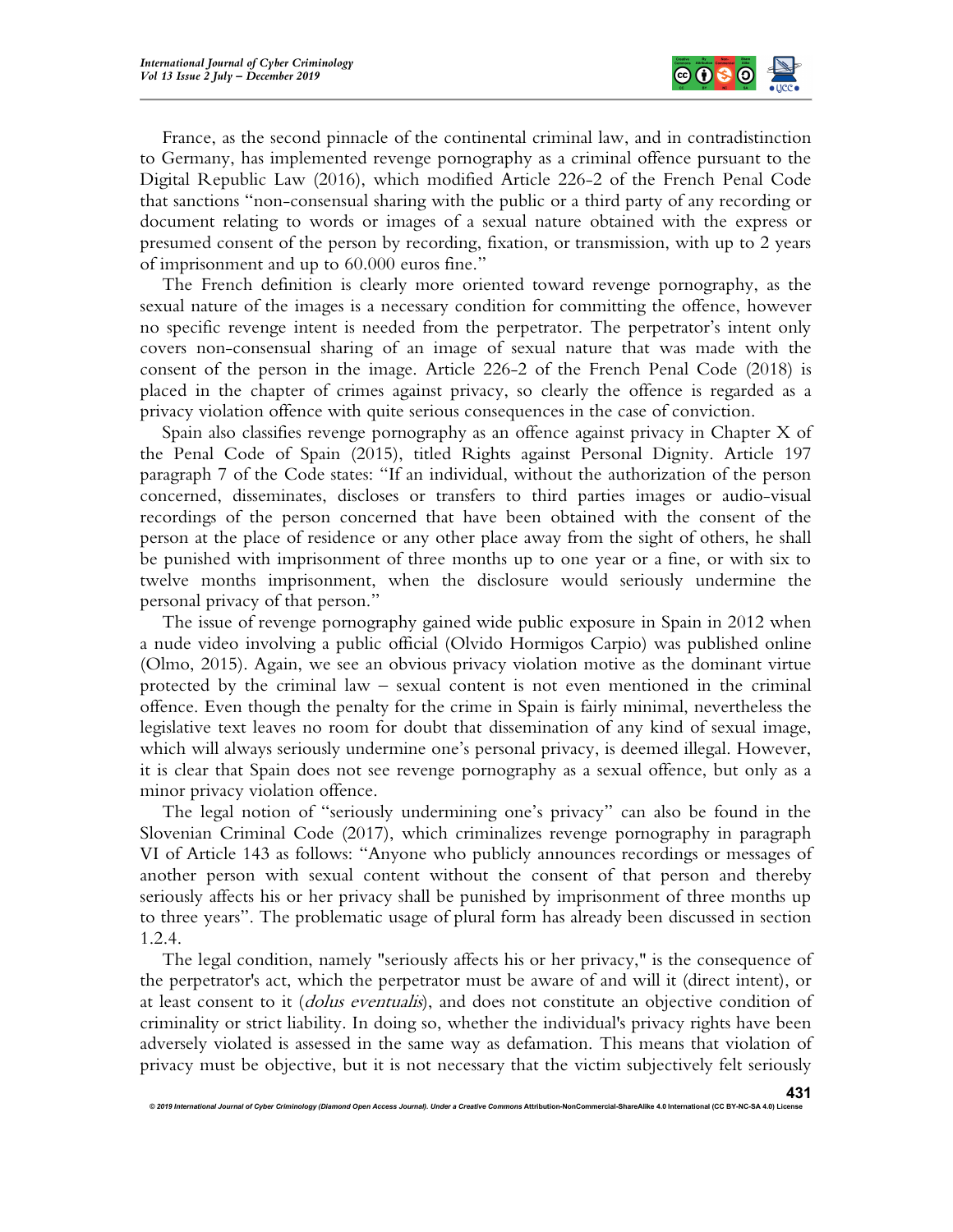affected (although it depends on whether the victim will press charges for prosecution of the crime), which is quite possible if the person is mentally less developed, emotionally thawed or an exhibitionist (in the medical sense of the word). Whether a recording or message can objectively cause severe impairment must be assessed according to the time, circumstances, habits, persons and other socially relevant circumstances (Deisinger, 2002).

Nevertheless, what is the legal meaning of the phrase "seriously affects his or her privacy." If the legislator explicitly requires that images are of sexual content, the privacy of a person in them will practically always be (objectively) affected. The perpetrator who publishes such images is surely aware that the person's privacy will also be affected by the publication of the images. Perhaps therefore, the entire legal condition is unnecessary. This is not the case in the Spanish Penal Code, where the legislation does not specify that the image must be of a sexual nature. The Slovenian Criminal Code classifies revenge pornography in the chapter of offences against basic human rights, which seems quite appropriate. However, this is set forth as a subchapter of an offence against personal data, which again points out that the virtue of the offence is personal privacy.

The Netherlands deals with revenge pornography only through the offence of defamation - libel (*smaad* or *smaadschrift*) and slander (*laster*) – contained in the Criminal Code (2012). However, the Criminal Code does not specifically provide that revenge pornography is a sexual offence. There is a problematic gap in the law because of the fact that under the existing Criminal Code sharing pornography only with one contact or a private group does not amount to defamation and is therefore not punishable (Olmo, 2017). On 15th November 2018, Minister Grapperhaus (Justice and Security) submitted a legislative proposal from to the House of Representatives aimed at more effectively combating criminality. The proposal includes a chapter on Abuse of Sexual Visual Material as a separate crime with the possible sentence of two years of imprisonment. Under the terms of this proposal, "revenge pornography" involves the public disclosure of sexual, visual material featuring a person, with the intent to embarrass or harm that individual. In addition, the creation of sexual visual material without the subject's permission – such as making up-skirt photos or videos in public – will be a punishable offence. The same would apply to the possession and dissemination of such images (Government of the Netherlands, 2018).

Until 2019, Italy has not enacted any specific laws or criminal law articles regulating revenge pornography. Limited protection was offered, however, both through the Data Protection Code (2003) and the libel and slander offences of the Penal Code (2015). In 2016, there was a shocking revenge pornography case in Italy that ended with the suicide of the victim Tiziana Cantone, who found no legal recourse under the existing Italian law. In response to this and other cases, the Italian legislators passed a Cyberbullying Act (2016), making it illegal to post insults or defamatory messages concerning a minor online; blackmail them on the internet; or, steal their identity (Colleti, 2017). The law presents a high protection mechanism. A serious shortcoming in the Act, however, is that it only applies to minors under 18 years of age.

In July 2019, Italy adopted a new act named "Codice rosso" in order to regulate various forms of sexual violence, especially against women. "Codice rosso" introduces a new article 612 in Italian Criminal Code regulating the distribution of pornographic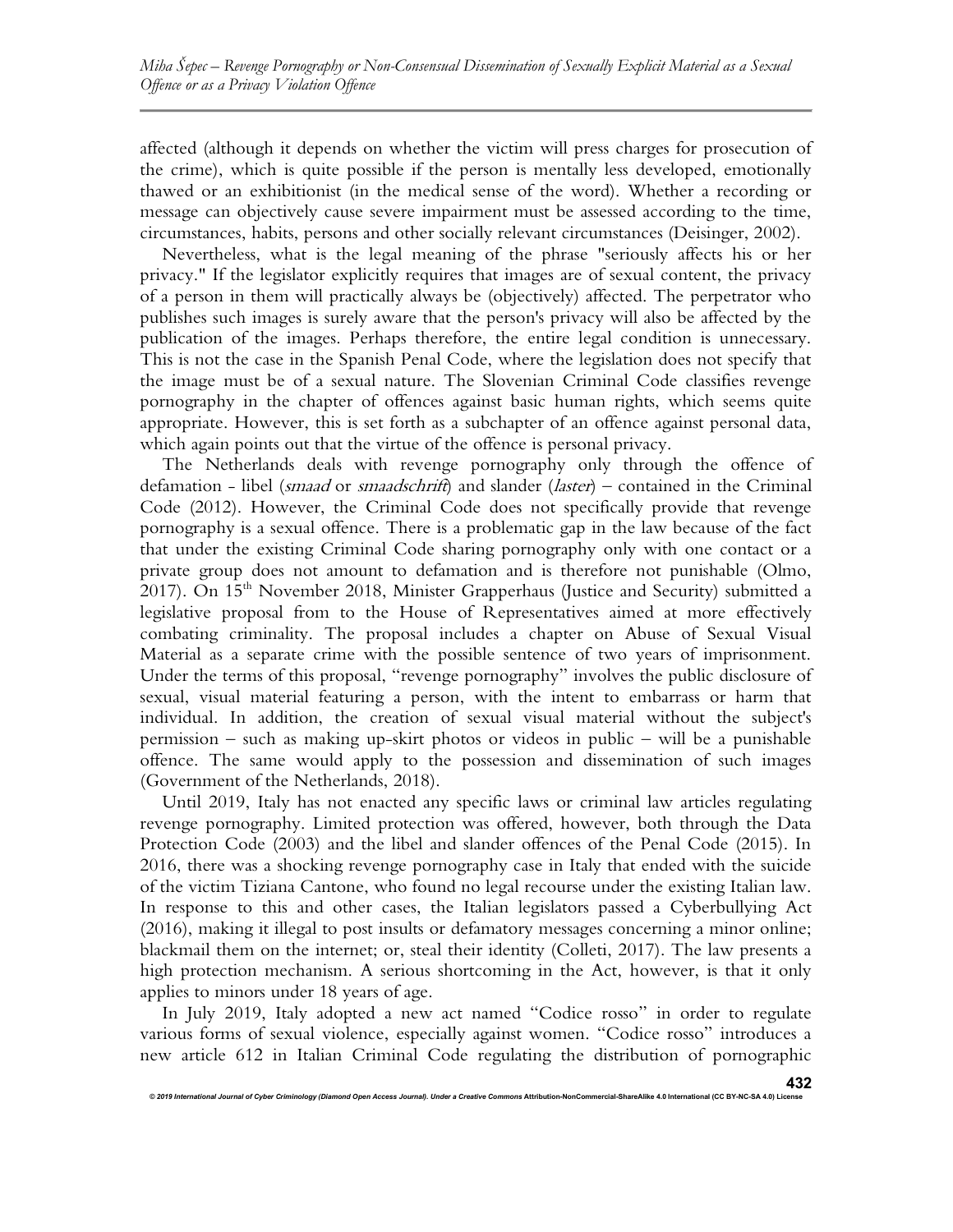

images and videos, the so-called "revenge pornography". The new article stipulates in paragraph one that anyone, after recording or stealing, sending, donating, selling, posting or distributing images or videos of a person with explicit sexual content, that is allegedly private, without the consent of that person, shall be punished with a prison sentence of one to six years and a fine of between 5,000 and 15,000 euros. Paragraph two of the same article also punishes with the same penalty those who have received or otherwise obtained the pictures or videos referred to in the first paragraph, and who send, donate, sell, publish or distribute them without the consent of the displayed persons, in order to cause them harm. Paragraph three increases the sentence if a spouse commits the act, whether divorced or divorced, or by a person who is or has had an intimate relationship with the person concerned or if the act is committed by computer or electronic means. Paragraph four increases the sentence if the act is committed against a physically or mentally weak person or to the detriment of the pregnant woman (Calleti, 2018).

With the new law, the quality of criminal repression of revenge pornography in Italy has drastically improved. The nature of the sentence (imprisonment with up to six years that can be increased with paragraph three and four) shows that Italy is regarding revenge pornography as a serious sexual offence that protects the sexual integrity of an individual, and not only as a minor privacy violation offence. With the new legislation Italy has become the county in continental Europe with the most severe and serious approach to revenge pornography.

The Croatian Criminal Code (2018) stipulates in the first paragraph of Article 144 (Unauthorized image recording) that "whoever in an apartment or a space specifically protected from viewing creates an unauthorized image of another, uses that image or makes the image available to a third party and thereby violates his or her privacy, shall be punished by imprisonment for a term not exceeding one year."

Again, this is a very evident privacy offence, since it is classified in Chapter XIV of the Criminal Code titled "Crimes against Privacy."

In January 2019, there was a revenge pornography scandal in Serbia. The husband of the famous singer Jelena Karleuša sold her naked photographs to the press after he allegedly was cheated on. She complained that the law has let her down and even asked the Serbian President for help. However, the Serbian Criminal Code seems quite capable of dealing with such cases, as paragraph 1 of Article 145 of the Serbian Criminal Code (2016), titled "Unauthorised Publication and Presentation of Another's Texts", stipulates that "whoever publishes or publicly presents another's text, portrait, photograph, film or a phonogram of a personal character without consent of a person who has drawn up the text or to whom it is related, or without consent of the person depicted on the portrait, photograph or film or whose voice is recorded on a phonogram, or without consent of the person whose consent is mandatory by law and thereby significantly violates the private life of that person, shall be punished with a fine or imprisonment up to one year." Creation of such images or recordings is a criminal offence pursuant to Article 144. Again, this is a pure privacy violation offence classified in Chapter XIV titled "Crimes against the Basic Human Rights", and there is no need that the content is of a purely sexual nature. The case of Jelena Karleuša is still on-going.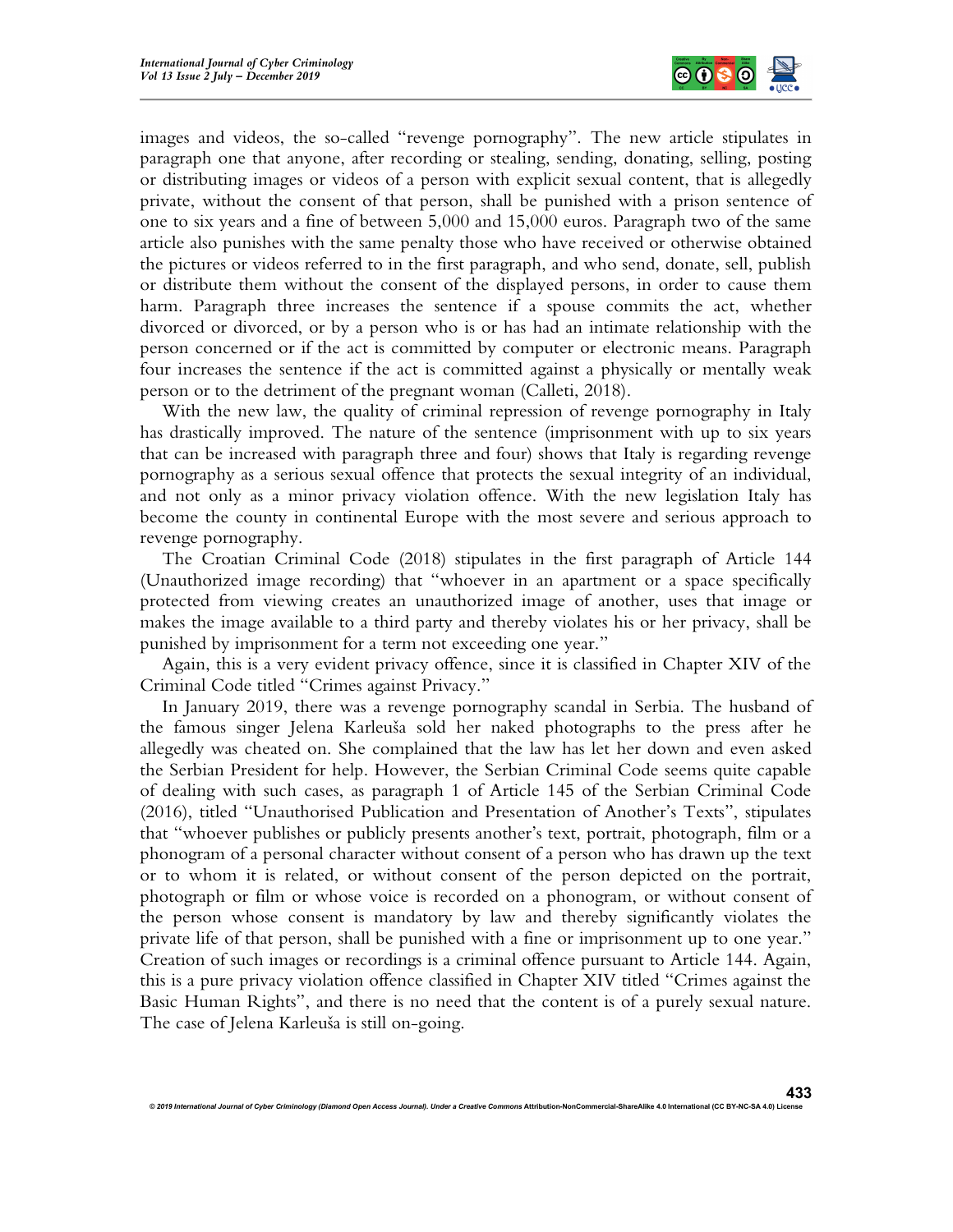# Conclusion

As seen from this short comparative analysis, continental criminal codes define revenge pornography as a privacy violation offence, often not even demanding the content to be sexually explicit. The focus of continental criminal law systems is therefore on the violation of privacy – and not on the sexual integrity of the individual (which is safeguarded by "true" sexual offences). Although most European countries do criminalize revenge pornography, it is evident that it is mostly not seen as a special offence, that would need a separate incrimination (exceptions are Slovenia, Italy and France), but is usually only a part of a more traditional privacy violation offence. It is quite possible that the Police and the State Prosecutor's Office will not treat such offence as seriously as they would sexual offences. This approach varies drastically from the countries of the Anglo-American law system, where revenge pornography is regarded as a sexual offence, since the consequences for the victims are quite similar to other sexual offences (like child pornography). As of July 2019, with the adoption of the new legislation "Codice rosso", Italy has become the county in continental Europe with the most severe and serious approach to revenge pornography.

Since revenge pornography is a relatively new cyber offence, the goal was to present an "ideal" criminal law definition with detailed analysis of each legal part of the offence, since every word in the definition must meet the strict standards of the principal of legality as the core principle of the continental criminal law system. Poor definitions in the criminal code can have serious detrimental effects in legal practice, resulting in unsuccessful prosecutions of the crime. Precise criminal definition is a prerequisite for combating this new criminal offence in the future, which will only gain new dimensions (e.g. creation of pornographic AI-doctored videos of a person – the so-called deepfakes). Legislators all over the world must therefore be prepared to deal with this new cybercrime phenomenon.

# References

- Act on Copyright and Related rights (Gesetz über Urheberrecht und verwandte Schutzrechte). Federal Republic of Germany, Federal Law Gazette I p. 3346 (2017).
- Ashworth, A., & Holder, J. (2013). Principles of criminal law  $(7<sup>th</sup>$  ed.). Oxford: Oxford University Press.
- Bavcon, L., Šelih, A., Korošec, D., Ambrož, M., & Filipčič, K. (2009). Criminal law (Kazensko pravo, splošni del) (6<sup>th</sup> ed.). Ljubljana: Uradni list Republike Slovenije.
- Bele, I., & `Šepec, M. (2011). Materials for Criminal Law (Praktikum za kazensko material no pravo). Nova Gorica: Evropska pravna fakuleta v Novi Gorici.
- Bloom, S. (2014). No Vengeance for Revenge Porn Victims: Unravelling Why This Latest Female-Centric, Intimate-Partner Offense is Still Legal, and Why We Should Criminalize It. Urban Law Journal, 42(19), 232-289.
- Blott, U., & Martin, A. (2016). "I thought it was a sick joke": Revenge porn victim, 21, reveals how her brother was "kind and loving" before he posted stolen photos of her online and urged men to RAPE her. The Daily Mail, 11 May 2016. Retrieved from: https://www.dailymail.co.uk/femail/article-3584848/Revenge-porn-victims-reliveordeals-Morning.html.

© 2019 International Journal of Cyber Criminology (Diamond Open Access Journal). Under a Creative Com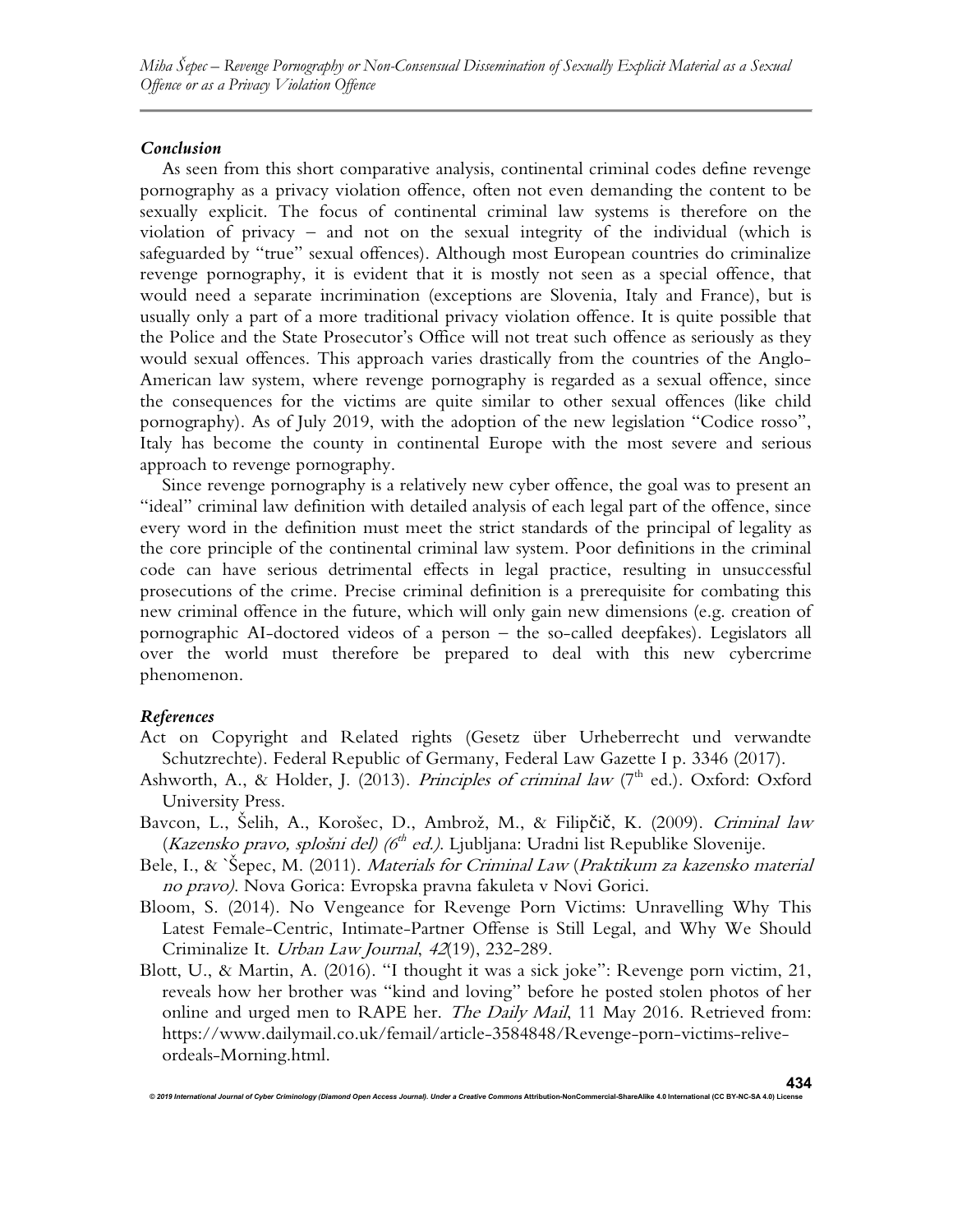

Boohlander, M. (2009). *Principles of German Criminal Law*. Oregon: Hart Publishing.

Burns, A. (2015). In full view: involuntary porn and the postfeminist rhetoric of choice. In: Nally, C., & Smith, A. (eds) Twenty-first Century Feminism: Forming and Performing Femininity (pp. 93-118). Basingstoke: Palgrave Macmillan.

Caletti G. M. (2019). Il Testo Del Disegno Di Legge "Codice Rosso" (Revenge Porn, Costrizione O Induzione Al Matrimonio, Deformazione/Sfregio Del Viso, E Molto Altro Ancora – Text on the "Codice Rosso" legislatve bill). Diritto Penale Contemporaneo, April 15. Retrieved from:

https://www.penalecontemporaneo.it/d/6622-il-testo-del-disegno-di-legge-codicerosso-revenge-porn-costrizione-o-induzione-al-matrimonio-defor.

Clough, J. (2015). Principles of Cybercrime (2nd ed.). Cambridge: Cambridge University press.

Citron, D. K., & Franks, M. A. (2014). Criminalizing Revenge Porn. Wake Forest Law Review, 49, 345-391.

Cole, S. (2018). People Are Using AI to Create Fake Porn of Their Friends and Classmates. Motherboard, January 26. Retrieved from:

- https://motherboard.vice.com/en\_us/article/ev5eba/ai-fake-porn-of-friends-deepfakes.
- Colleti, F. (2017). Revenge porn: the concept and practice of combatting nonconsensual sexual images in Europe, European Master's Degree in Human Rights and Democratisation. University of Latvia.
- Convention on cybercrime. Council of Europe, ETS 185 (2001).
- Criminal Code of the Kingdom of Netherlands. Netherlands, NLD-2004-L-69581 (2012).
- Cripps, J., & Stermac, L. (2018). Cyber-Sexual Violence and Negative Emotional States among Women in a Canadian university. *International Journal of Cyber Criminology*, <sup>12</sup>(1), 171-185.
- Criminal Justice Act. United Kingdom, Queen's most Excellent Majesty (2015).
- Croatian Criminal Code (Hrvatski Kazneni zakon). Republic of Croatia, Croatian Gazette 118/18 (2018).
- Italian Data Protection Code. Italian republic, Legislative Decree no. 101/2018 (2018).
- DeKeserdy, W. S., & Dragiewicz, M. (2018). Routledge Handbook of Critical Criminology (2nd ed.). Abingdon, Oxon: Routledge.
- Dawkins, J. T. IV (2014). A Dish Served Cold: The Case for Criminalizing Revenge Pornography. Cumberland Law Review, 45(2), 395-446.
- Desai, S. (2015). Smile for the Camera: The Revenge Pornography Dilemma, California's Approach, and Its Constitutionality. *Hastings constitutional law quarterly*, 42(2), 443-469.
- Deisinger, M. (2002). Slovenian Criminal Code with Commentary (Kazenski zakonik s komentarjem, posebni del). Ljubljana: GV Založba.
- Digital Republic Law from (LOI n° 2016-1321 du 7 octobre 2016 pour une République numérique). French Republic, JORF n°0235 (2016).
- Explanatory report on the Convention on cybercrime. Council of Europe, ETS 185 (2001).
- Farflex (2019). The Free Dictionary. Retrieved from: https://www.thefreedictionary.com.

© 2019 International Journal of Cyber Criminology (Diamond Open Access Journal). Under a Creative Commons Attribution-NonCommercial-ShareAlike 4.0 International (CC BY-NC-SA 4.0) Licens

435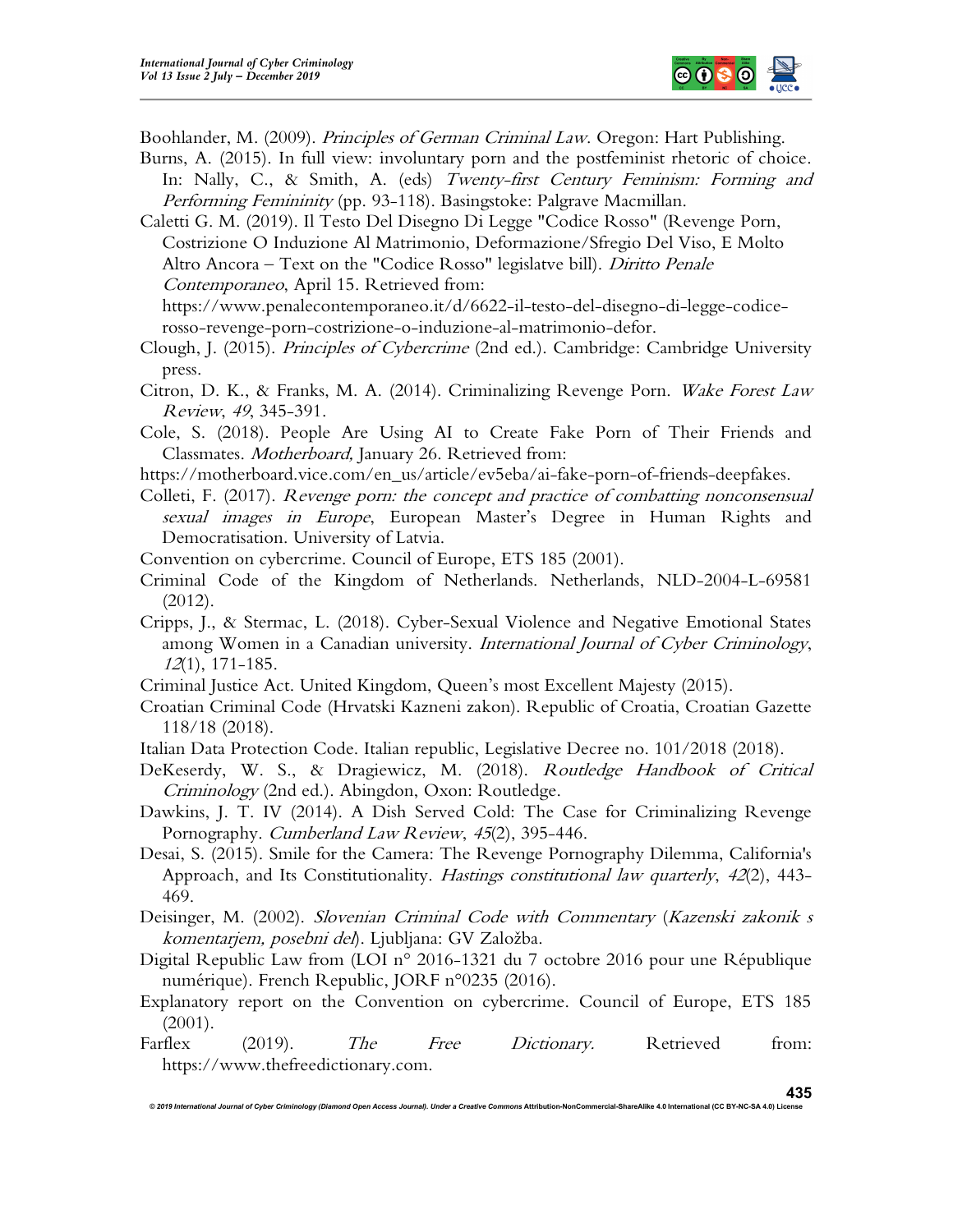Feinberg, J. (1988). Harmless Wrongdoing (Moral Limits of the Criminal Law, v. 4). Oxford: Oxford University Press.

Flynn, A., Henry, N., & Powell, A. (2016). More than Revenge: Addressing the Harms of Revenge Pornography, Report of the More than Revenge Roundtable. Monash University, 22th February. Retrieved from:

https://www.researchgate.net/publication/323078347\_More\_than\_Revenge\_Addressi ng\_the\_Harms\_of\_Revenge\_Pornography\_Report\_of\_the\_More\_than\_Revenge\_Rou ndtable

Franks, M. A. (2015). Protecting sexual privacy: New York needs a "revenge porn" law. Atticus, 27(1), 15-21.

French Penal Code (Code pénal). French Republic, FRA-1992-L-62828 (2018).

German Criminal Code (Strafgesetzbuch – StGB). Federal Republic of Germany, Federal Law Gazette I p 3799 (2018).

Garza, F. (2015). Germany just made it a lot more complicated to keep nude photos of your ex. Quartz, December 23. Retrieved from: https://qz.com/580663/germanyjust-made-it-a-lot-more-complicated-to-keep-nude-photos-of-your-ex/

Gewirtz, P. (1996). On "I Know It When I See It". The Yale Law Journal, 105(4), 1023- 1047.

Government of Netherlands (2018). Legislative proposal fortifies approach to crime, November 15. Retrieved from:

https://www.government.nl/latest/news/2018/11/15/cooperation-and-informationsharing

- Harika, A. (2014). Banning Revenge Pornography. Nova Law Review, 39(1), 65-90.
- Henry, N., & Powell, A. (2016). Sexual Violence in the Digital Age: The Scope and Limits of Criminal Law. Social & Legal studies, 25(4), 397-418.
- Italian Criminal Code (Codice penale). Italian Republic, Royal Decree no. 1398/1930 (2018).
- Italian Cyberbullying Act (Disposizioni a tutela dei minori per la prevenzione e il contrasto del fenomeno del bullismo e del cyberbullismo). Italian Republic, Dossier n° 315/1 (2016).

Jacobellis v. Ohio, 378 U.S. 184 (1964).

Jaishankar, K. (2018). Cyber Criminology as an Academic Discipline: History, Contribution and Impact. International Journal of Cyber Criminology, 12(1), 1-8.

Jeffreys, B. S. (2014). \$123 M "Revenge porn" suit filed against Facebook, former friend. Texas Lawyer, July 29. Retrieved from:

https://www.law.com/texaslawyer/almID/1202665077550/?slreturn=2019002509284  $\mathbf Q$ 

Jescheck, H. H., & Weigend, T. (1996). Lehrbuch des strafrechts, allgemeiner teil (5th ed.). Berlin: Duncker & Humblot.

Justice Act (Northern Ireland). United Kingdom, Northern Ireland Assembly (2016).

Kamal, M., & Newman, W. J. (2016). Revenge Pornography: Mental Health Implications and Related Legislation, Journal of the American Academy of Psychiatry and the Law, 44, 359-367.

© 2019 International Journal of Cyber Criminology (Diamond Open Access Journal). Under a Creative Commons Attribution-NonCommercial-ShareAlike 4.0 International (CC BY-NC-SA 4.0) License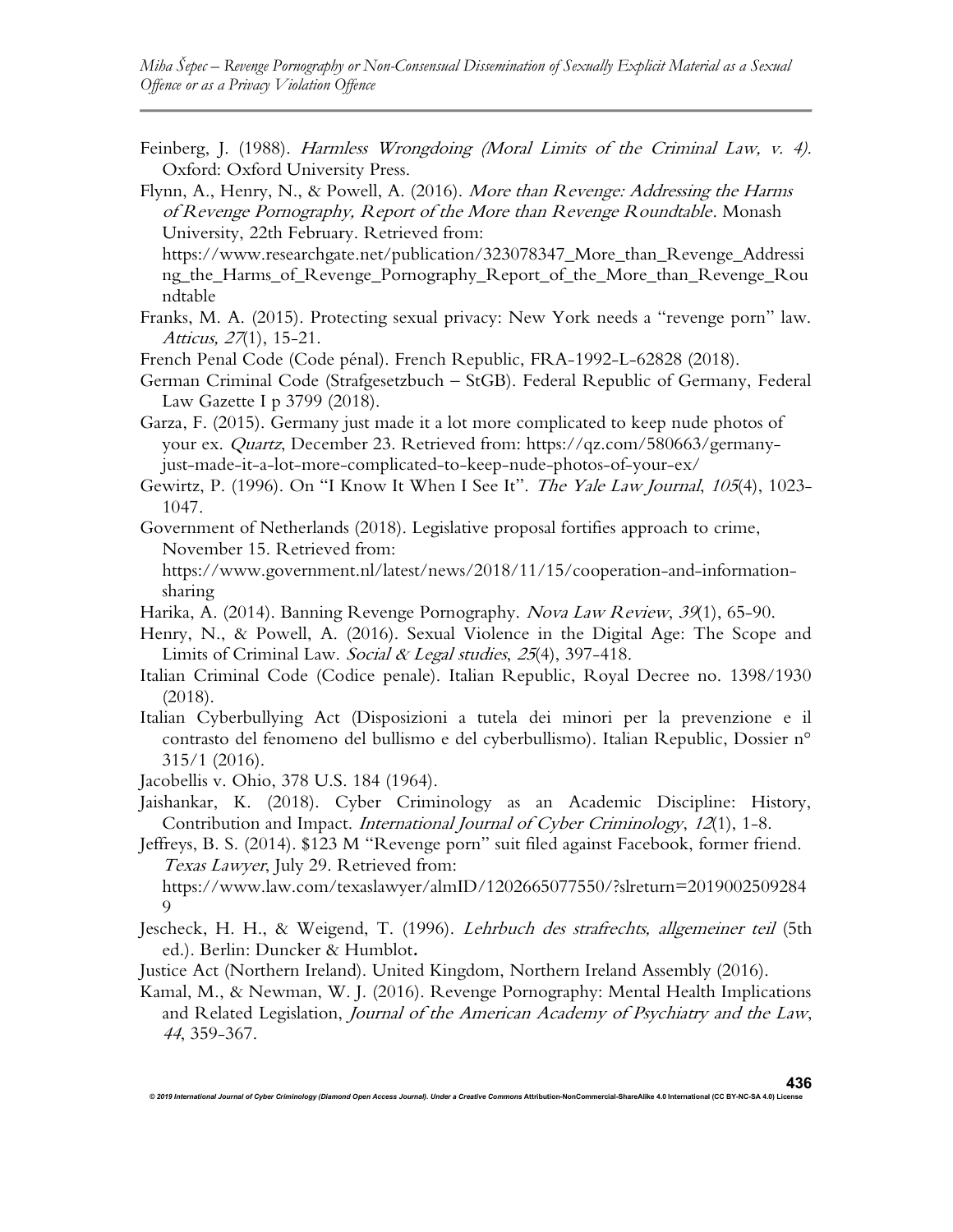

- Lonardo, T., Marthland, T., & White, D. (2016). A Legal Examination of Revenge Pornography and Cyber-Harassment. *Digital Forensics, Security and Law*, 11(3), 79-92.
- McAuley, F., & McCutcheon, J. P. (2000). *Criminal liability*. Dublin: Round hall Sweet & Maxwell.
- McGlynn, C., & Rackley, E. (2017). Image-based Sexual Abuse, *Oxford Journal of Legal* Studies, 37(3), 534-561.
- McGlynn, C., Rackley, E., & Houghton, R. (2017). Beyond Revenge Porn: The Continuum of Image-Based Sexual Abuse. Feminist Legal Studies, 25(1), 25-46.
- Nigam, S. (2018). Revenge Porn Laws across the World. The Centre for Internet  $\&$ Society, August 25. Retrieved from: https://cis-india.org/internetgovernance/blog/revenge-porn-laws-across-the-world.
- Novoselec, P., & Bojanić, I. (2013). Criminal law (Opći dio kaznenog prava). Zagreb: Pravni fakultet sveučilišta u Zagrebu.
- Olmo, P. (2015). Progress in the Battle against Revenge Porn, February 12. Retrieved from: https://www.pineradelolmo.com/spanish-penal-code-implement-new-toolsbattle-revenge-porn.
- Olmo, P. (2018). Revenge Porn Laws: A Comparative Legal Analysis, December 17. Retrieved from: https://www.pineradelolmo.com/revenge-porn-laws-a-comparativelegal-analysis.
- Oriola, T. (2018). Criminalising Revenge Pornography in Northern Ireland: Laws and Lessons from England and Wales and other Common Law Jurisdictions, Knowledge Exchange Seminar Series (KESS). Northern Ireland Assembly, August 27. Retrieved from:

http://www.niassembly.gov.uk/globalassets/documents/raise/knowledge\_exchange/br iefing\_papers/series7/oriola090518.pdf.

- Ormerod, D. (2005). Smith & Hogan Criminal Law (11th ed.). Oxford: Oxford University press.
- Pavčnik, M. (2004). Argumentation in Law (Argumentacija v Pravu). Ljubljana: Cankarjeva založba.
- Powell, A. (2009). New technologies, unauthorised visual images and sexual assault. ACSSA Aware, 23, 6-12.
- Powell, A. (2010). Configuring consent: emerging technologies, unauthorised sexual images and sexual assault. Australian & New Zealand Journal of Criminology,  $43(1)$ , 76-90.
- Rackley, E., & McGlynn, C. (2014). The law must focus on consent when it tackles revenge porn. *The Conversation*, 23 July. Retrieved from: http://theconversation.com/the-law-must-focus-on-consent-when-it-tackles-revengeporn-29501.
- Razza, K. (2015). Cyber-bullying: an analysis of the European framework on cyberbullying. Computer and Telecommunications Law Review, 21/7, 193-203.
- Regulation (EU) 2016/679 of the European Parliament and of the Council of 27 April 2016 on the protection of natural persons with regard to the processing of personal data and on the free movement of such data, and repealing Directive 95/46/EC (General Data Protection Regulation). European Union, JOL 2016 119 R 0001 (2016).